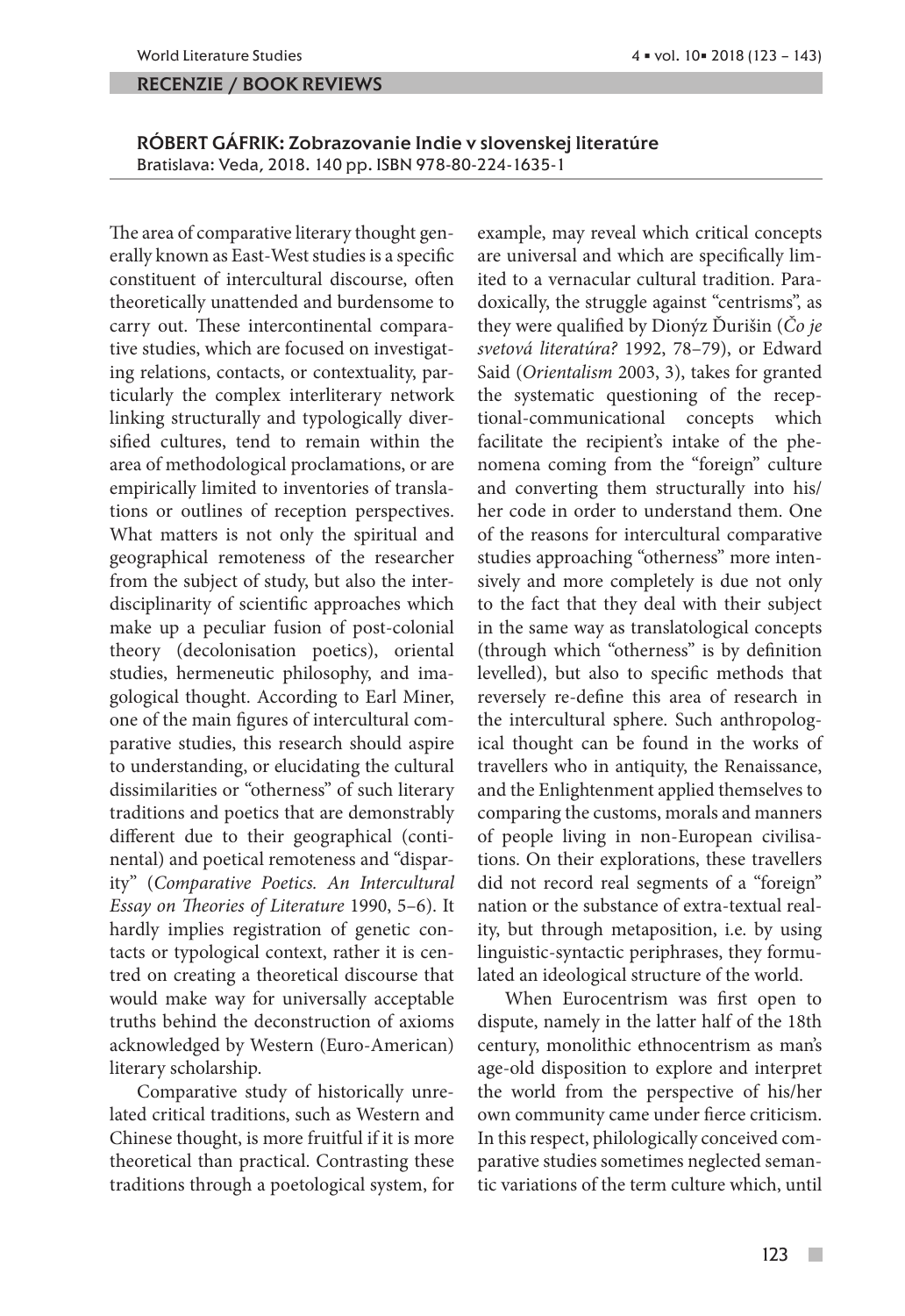the end of the 19th century, had a telling axiological dimension narrowing the scope of observed cultural features to positive values. These were generally believed to contribute, within the expectations of rationalistic enlightenment, to the evolutional progress and humanisation of man. The necessity to de-ideologise the perception of "otherness" or "strangeness" is proclaimed, to a varying degree, by contemporary concepts of intercultural and hermeneutic cultural studies which surmise that "foreign" cultural space emerging in our mind does not exist in itself, because texts are a complementary reflection of objective reality, an expression of a certain fiction. Reference can be made to Franco Moretti's theory of mental maps which through reducing motivic elements and their spatial abstractions construes interliterary networks and in doing so highlights relevant and often hidden textual features. Literature is understood here not through a description of individual texts but through an analysis of "big data" which reveal the structures of literary phenomena.

This is also the methodological grounding of Robert Gáfrik's monograph *Zobrazovanie Indie v slovenskej literatúre* (The Portrayal of India in Slovak Literature), which uses an interdisciplinary approach to examine the picture of Indian culture and identity against the context of Slovak notions of this vast region from the early 19th century to the present day. Far from writing a traditional history of Slovak-Indian political and cultural relations, Gáfrik realises that the representation of a "foreign" landscape is not based on actual geography, but is more rooted in the reader's mental image. Therefore, he not only devotes his attention to the reflection of Indian geography in Slovak literary criticism and cultural discourse, but he also explores how productive the critical methods prevailing in "Western" literary scholarship can be in reconstructing the European fascination with the phenomenon of India.

A judicious literary comparatist, Gáfrik demonstrates erudite knowledge of the Western reception of the Orient and Orientalism in Western Europe, in particular, in the Anglo-Saxon and German world. He has pursued this research for a long time, namely in his previous publications, such as *Hra s cudzou kultúrou. K recepcii staroindických látok a motívov v nemeckej literatúre* (Playing with Foreign Culture. The Reception of Old Indic Themes and Motifs in German Literature, 2009) and *Od významu k emóciám. Úvaha o prínose sanskrtskej literárnej teórie do diskurzu západnej literárnej vedy* (From the Meaning to Emotions. Reflections on the Contribution of Sanskrit Literary Theory to Western Literary Discourse, 2012), surveying in great detail the representation of Indic themes in German culture on the one hand, and more precisely specifying the West European, particularly German, concept of Orientalism, which became one of the philosophical impetuses for German Romanticism to present the image of India as the ideal landscape of the original homeland and incorrupt morals. Their popular-scientific companion *Farebná India* (Colourful India, 2017), co-authored by the Slovak Indologists Dušan Deák and Anna Rácová, represents a graphically impressive chronicle supplemented by literary extracts and introducing the Indian past and present to a wider public.

The monograph is of moderate length, and excerpts were published in periodical form between 2008–2017. It consists of six chapters, an introduction, an index of names, and an editorial note. Its text may consist of partially separate passages, but although these were written for various purposes over the period of a decade, they are never truncated or fragmentary. On the contrary, they comprise an intellectually and compositionally interconnected whole. The methodological introduction, "India a Slovensko v širších kultúrnych súvislostiach" (India and Slovakia in a wider cultural context), describes intercultural communication between Europe and India, interest in the study of Sanskrit, and the emergence of comparative linguistics, paying special attention to the different concepts embraced by English colonial expansion on the one hand, and those tied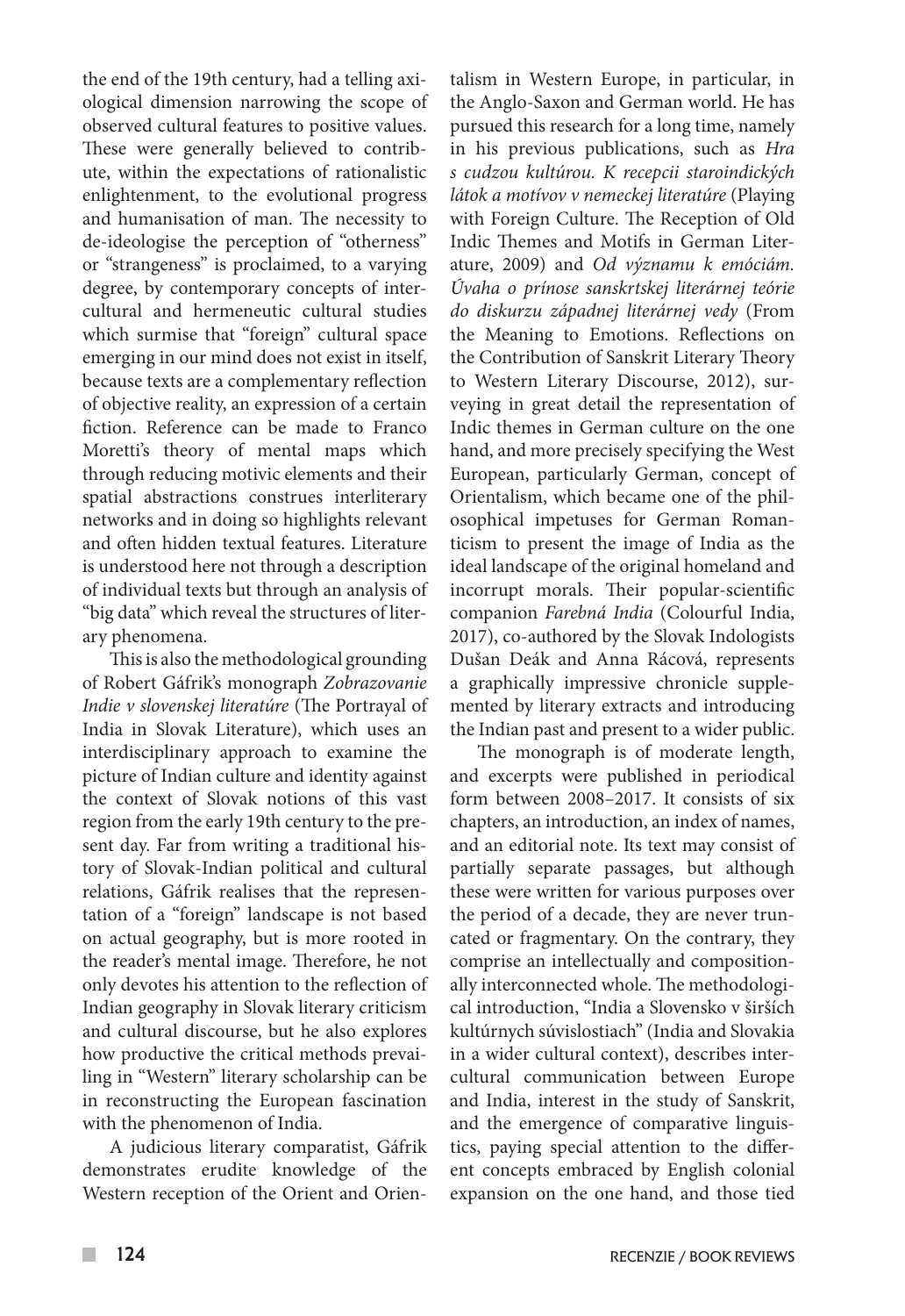to the philosophical-aesthetic reception from the German Enlightenment and modernism. In reference to the now classic publication by Edward Said (1978, 1st ed.), Gáfrik considers the delimitation of the term "Orient" (the geographical area east of Europe, confined only to the Near Orient and India, or the territory including also East Asia, i.e., Japan and China?) in contrast to "Orientalism" where Gáfrik, in agreement with the American comparatist Dorothy M. Figueira (*Translating the Orient. The Reception of Sakuntala in Nineteenth-Century Europe* 1991, 10), questions the simplified antagonism between imperialists and their victims, that i.e. the explicitly negative consequences of Orientalism, regarded as a monolithic topic of West European Orientalist discourse. The contingency of Central European or national variations of Orientalism thus admits different forms of the study of "otherness" only because Central Europe is lacking the colonial past and it used to fall victim to Orientalism itself.

 Let us mention early 20th-century French Slavonic studies, which have been institutionally incorporated into "orientalist research". Gáfrik is right in saying that it is impossible to portray India in Slovak literature (which applies to Czech culture as well) and solely accept the notions of Orientalism, exoticism, etc.; it is necessary to explore the specific shapes and functions of these images in the domestic system, in connection with "breaks" and watersheds in Slovak cultural history, or in the Czech-Slovak extent. This approach to systemising and interpreting voluminous literary materials influenced the organisation of individual chapters in the monograph: premodern images of the Orient, which correlate with the West European view and so are mentioned only marginally, followed by 19th century Romantic images, modernist visions between the wars, socialist concepts in the latter half of the 20th century, and present-day images which are ideologically more open to Indian religious and spiritual traditions.

The literary-historical exposition commences with the second chapter entitled "'Objavenie' Indie v slovenskej literatúre 19. storočia" (The "Discovery" of India in 19th-century Slovak literature) and documents the interest in Indian culture in the works of Jan Kollár and Ľudovít Štúr, the two pivotal Slovak national revivalists. It was especially Kollár who clung to the idea of the Indic origin of the Slavonic people, which was most conspicuous in his treatise *Sláva bohyně a původ jména Slávův čili Slavjanův* (The Slava goddess and the origin of the name of Slavic or Slavonic people, 1839) where he communicated his idiosyncratic (almost fantastic) historic and philological expositions of the relationship between the Indic and Slavonic gods and goddesses, such as Slava being derived from the name of Svaha, the wife of an Indic god. Kollár's analysis of Sanskrit roots was admittedly based on Dobrovský's observations on structural analogies between Sanskrit and Slavonic languages. Nevertheless, they were mere conjectures fostered by his belief about the shared identity of Sanskrit and the proto-Indo-European language. Although Kollár's theory of the Indic origin of the Slavonic people has been replaced by the theory of the Aryan invasion and Sanskrit has lost its importance as the immediate model for European, including Slavonic, languages, *Sláva bohyně* in a way shows the latent links between poetry and scholarship in Kollár's texts, which can be instrumental in further clarification of the philosophical inspirations of *Slávy dcera*.

The proposition about the pantheistic origin of Slavonic songs, tied in with localising the original Slavonic homeland in India, was also supported by Štúr, whose concept, highly appreciating the Sanskrit system of declinations, was inspired by the German linguist Franz Bopp. (Štúr's notion of "namerenosť" [heading towards] conveying the subject's attitude to the verbal predicate has been transmitted to contemporary grammar as an intention behind a verbal action). Štúr was convinced, in agreement with Hegel's philosophy of history, that the idea of progress moved from East to West,

 $\sim$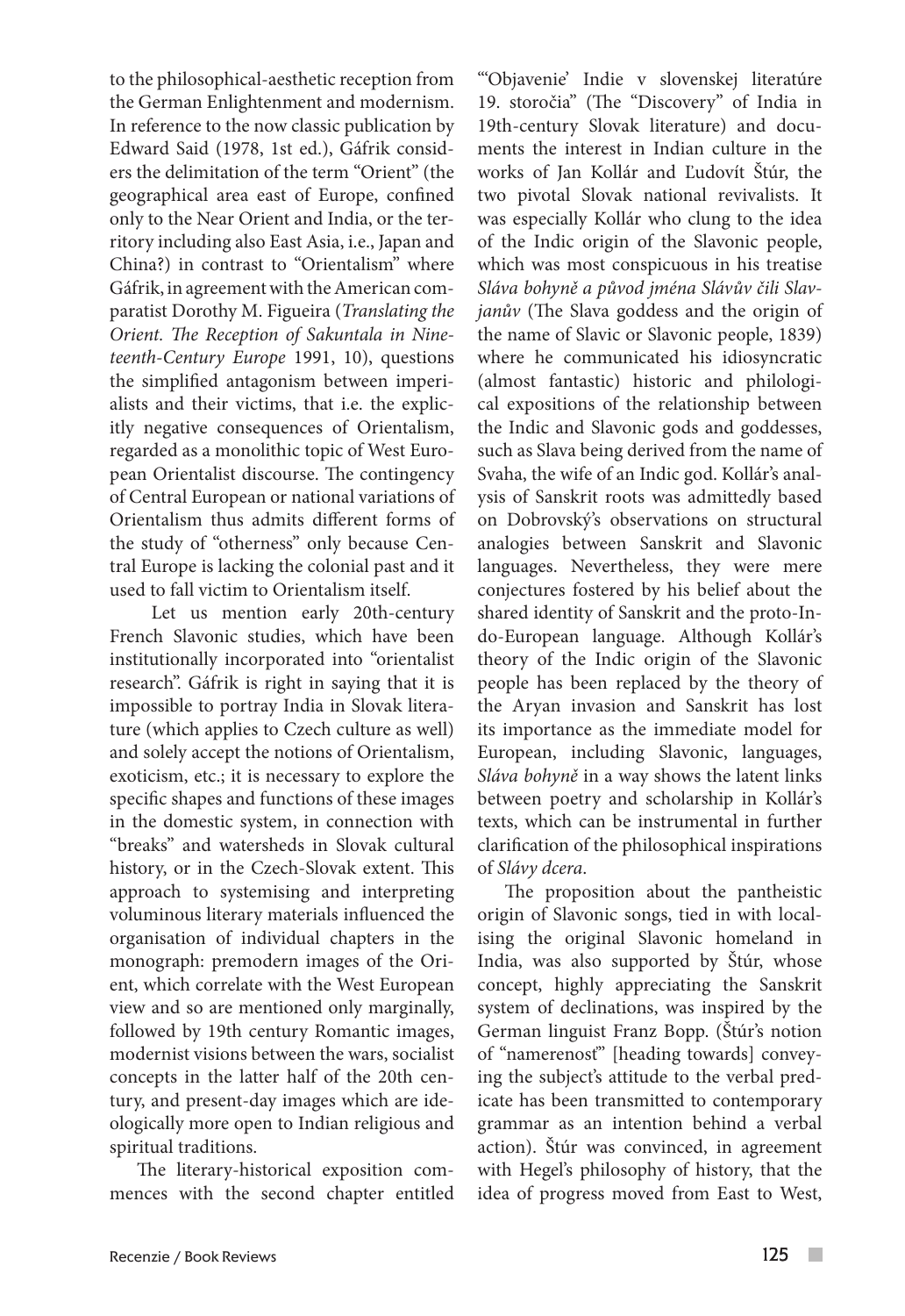because Indians held Nature above ideas, whereas, in antiquity, spirit and Nature were in harmony. Štúr's fundamentally negative regard of Indian culture and his celebration of European civilisational mission notwithstanding, in the treatise *Slovanstvo a svet budúcnosti* (Slavdom and the World of the Future, originally written in German circa 1852–1853 and first published in Russian in 1867), Gáfrik finds latent statements anticipating the untenability of the English colonial endeavour in India.

The chapter "India v interkultúrnych stretnutiach prvej polovice 20. storočia" (India in the intercultural encounters in the first half of the 20th century) presents an interesting cultural-historical episode describing a Maharaja's visit to Piešťany, which attracted special public and media attention. In this context, in the interwar presentation of the Indian phenomenon in Slovak culture, Gáfrik reinstates the life story of Marek Lubošinský, a naturalised Russian exile and manager of the Thermia Hotel in Piešťany. Lubošinský accepted the Bhópal nawab's invitation to reorganise the management of the vice-royal court and spent seven years during World War II in India. He was accompanied by his wife Viera Lubošinská (1897–1978), whose Indian impressions were recorded in Russian and published by Anna Rácová and Dušan Deák in 2006–2007 under the title *Indický denník* (Indian Diary). These memoirs, vaguely similar to E. M. Forster's account *The Hill of Devi* (1953), as well as his celebrated novel *A Passage to India* (1924), stand as an original, realistic testimony about Indian life during the disintegration of the colonial system and the difficult birth of independence. From the imagological perspective, they authentically attest to social and ethnical disagreements in modern Indian reality as perceived by a Slovak intellectual of Russian descent who is in love with historic India, not the India she witnessed.

The same chapter also includes a brief description of life and works of Ján Maliarik (1869–1946), a utopian priest who was perhaps the Slovak intellectual most influenced

by Indian philosophy. His large literary output, comprising a number of novels and novellas, involves the fine fiction of *Sulabhá* (not published until 1992), and above all, journalistic and religious tracts and manifests which combined the moral accentuation of the spiritual search for absolute truth with the idea of a global universal state and lasting peace. Incidentally, Maliarik's pansophic writings were consistently based on Old Indic, Vedist, and Buddhist texts, assuming Sanskrit as the source of all European languages. According to Gáfrik, this Slovak priest, who mastered more than ten languages including Sanskrit, purposely grafted onto his interpretations of Indian culture his own theosophic and pacifist ideas, unified by the directive requiring the declining West to return to its Indic roots and to integrate the spiritual wealth of the East into its philosophy.

The image of independent India in socialist Czechoslovakia presented in the chapter "Socialistické priateľstvo, romantické očarenie a básnické vyobrazenie Indie v slovenskej literatúre v rokoch 1945–1989" (Socialist friendship, romantic enchantment and poetic portrayal of India in Slovak literature in 1945–1989) brings back one of the fundamental imagological issues. It enquires whether and how the image of remote countries and cultures is altered by contemporary cultural and political discourse, together with its terminology and semantics. Within the span of 1945–1989, the question is how the common ideology of socialism influenced the image of India in Slovakia. Although in this period India was aligned with the "third world" (or "non-aligned countries"), the socialist block viewed India as a potential partner in the "struggle against Western civilisation", showing increased interest in contemporary culture, which was to converge to its system of values. Gáfrik refers to the scientific and fictional texts of two diplomats, Herman Klačko (1913–1996) and Miloš Ruppeldt (1922–1967), as well as a poetical reflection of India in the travelogues, prose writings and poems of such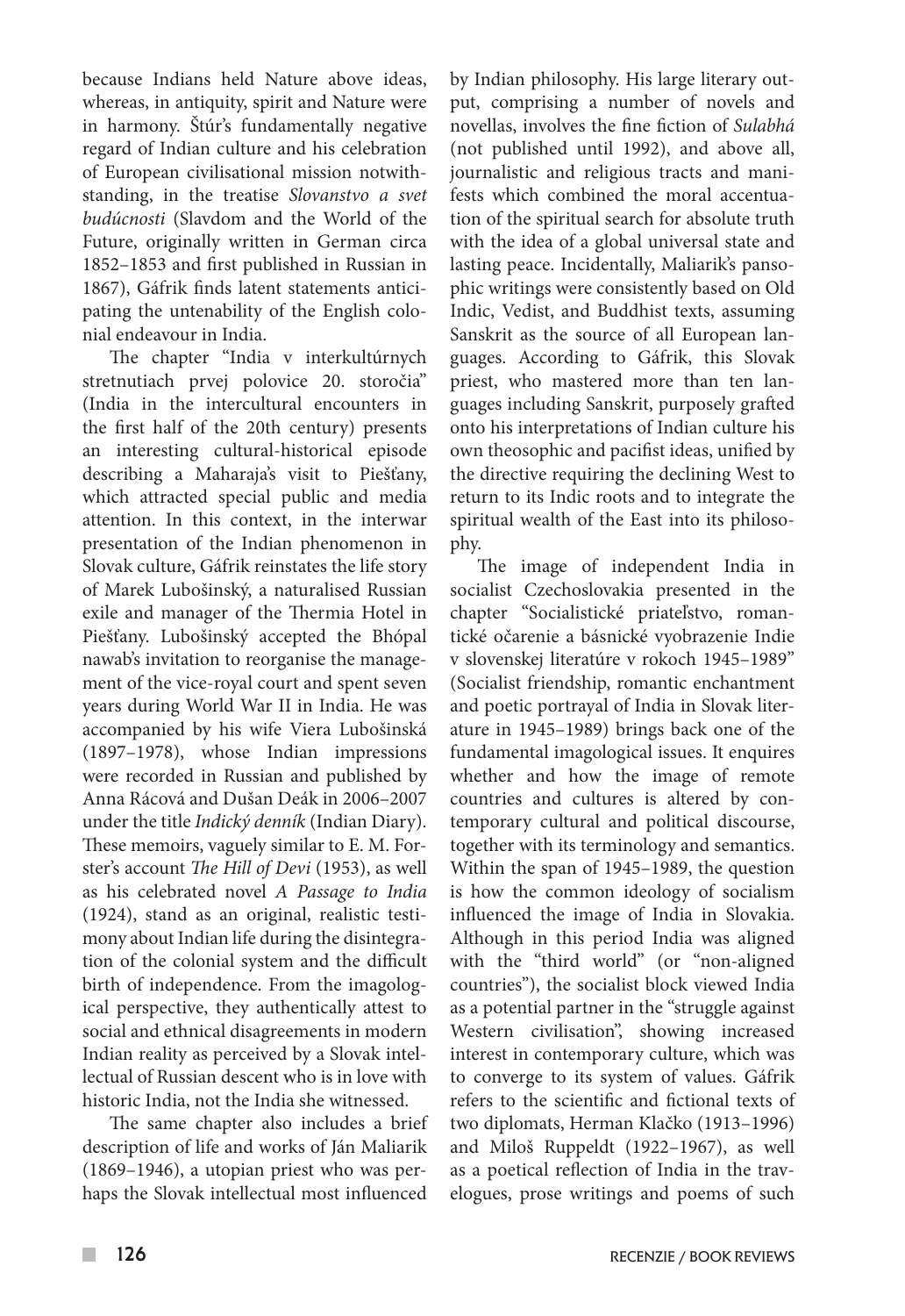authors as Alfonz Bednár, Anton Hykisch, Ján Stacho, and Eugen Gindl. Of particular value is Gáfrik's discovery that India's image at the time was not ideologically monolithic, vacillating between a naively romantic view and rigorously socialist presentation, which, contrary to the postcolonial situation after World War II, paradoxically disclosed virtual aspects of latent colonialism, i.e. the conviction about the inevitable colonisation of the third world in the form of a victorious socialist revolution.

The following chapter, "Spoznávanie Indie v slobodných podmienkach po roku 1989" (Exploring India under the conditions of freedom after 1989), defines the 1990s as a turning point in the Central European perception of India. With the removal of ideological barriers and the arrival of unrestricted travel, new travel books appeared, prompting more intense reflection of experiences in literature, yet the democratising accessibility of exotic lands to a wider public did not preserve the literary aesthetic qualities of previous times. At present, it is Ján Litvák (b. 1965), a representative of the "barbarian" generation, whose travelogues and books of poetry bear the intertextual traces of the Indian phenomenon. When interpreting Litvák's texts, Gáfrik respects the opinion of Slovak literary criticism about the simplified binary opposition between the veracity of Indian life values and the falseness of the Slovak model of civilisation; this contradiction results in the fact that the author becomes a stranger in his own culture. His admiration for the formally accomplished Upanishads, presenting no ideas nor expressly-formulated hidden meanings, reflects the romantic character of Litvák's perception of India. Out of many works dealing with the spiritual wealth of India, Gáfrik itemises Robert Bielik, Marian Šidlík, Ladislav Volek, Dorota Nvotová and other authors, among whose books he especially appreciates Nvotová's critical approach in the travelogue *Fulmaya* (2011). She views Indian reality ironically, preferring the archetype of common life to tourist sightseeing, and she

is fascinated by the contradictory, multilayered mosaic mingling poverty and squalour with spiritual purity. The monograph is completed by a brief survey of Slovak translations of Indian literature, written both in English and in Indian languages, from the mid-20th century to the present day.

Gáfrik's monograph outlines the developmental contours of the Slovak image of India, showing the high standard of Slovak Indology as well as the domestic comparative tradition which implements a critical approach to modern concepts of comparative literature. Gáfrik's style is professional, yet comprehensible, avoiding abstract theorising; he can describe the problem and clearly explain it. Theoretical passages are supported by literary–historical argumentation revealing his knowledge of Indian culture not only within the cultural context but even "inside", from the vital experience of the observer. Most importantly, he excludes the genealogical comparison of genetic contacts, motifs, and thematic wholes or poetics. In the spirit of intercultural comparative study, he adheres to the principle worded fifty-five years ago by René Étiemble in his book *Comparaison n'est pas raison* (1963): "lors même que deux littératures n'ont pas eu des rapports historiques, il est légitime de comparer les genres littéraires qu'elles ont, chacune pour soi, élaborés" ["Even when two literatures have not had historical relations, it is legitimate to compare the literary genres they have each developed for themselves"] (65).

The monograph thus outlines the field of enquiry into the intercultural dialogue between India and one of the smaller Central European literatures. It can be expected that the awareness of dissimilarity between Indian and Slovak cultures will necessitate further research into different functions of the thematic wholes and genre structures, dominant in both literary systems contrary to their "disparity" or "un-relatedness". In the words of Earl Miner, such an investigation should take account of the fact that the nonexistence of some themes and genres can be substituted by the presence of other genres

 $\overline{\phantom{a}}$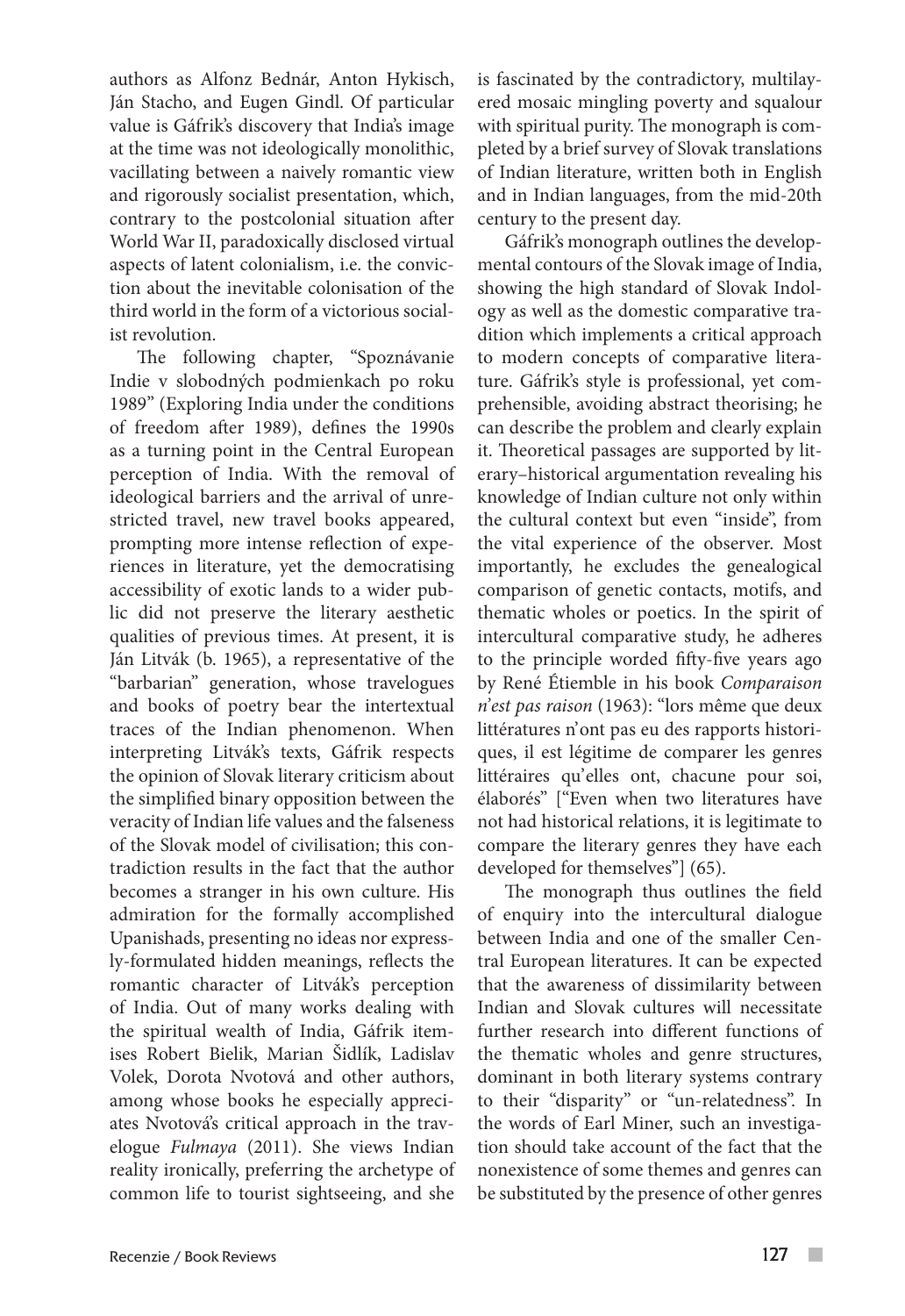and themes in different contexts (*Comparative Poetics. An Intercultural Essay on Theories of Literature* 1990, 17–18). In addition, more attention should be given to the specificity of "imagotypical" structures appearing in artistic and journalistic texts, because our familiarity with a "different" or "foreign" country is influenced and manipulated primarily by media, not by literature as art. Therefore, are these imagotypical structures distinct from the stereotypes produced in factual, non-literary texts? It is the very semantic area between the referential relation, handled by utilitarian texts, and the potentialities of artistic literature to generate fictional worlds with their own concepts of "otherness" that determines imagological discourse, which

is, to some extent, independent of external reality. Still, it is necessary to preserve a certain scepticism relativising "the truthfulness" of our knowledge – of which Gáfrik is aware. The study of reciprocal notions and the conscious search for otherness through the textual images of the strange is rooted in ideology, always defending the interests of particular individuals or groups. In intercultural reflection, imagological thought not excluded, the key role must be played by an analysis of sociological and semiotic discourses which confine the transfer of multicultural diversity to a new "global" uniformity.

> MILOŠ ZELENKA Constantine the Philosopher University in Nitra, Slovak Republic

## Mircea Martin — Christian Moraru — Andrei Terian (eds.): Romanian Literature as World Literature Oxford: Bloomsburry Academic, 2018. 376 s. ISBN 978-1-5013-2791-9

Zborník štúdií *Rumunská literatúra ako svetová literatúra j*e dielom pätnástich historikov literatúry, literárnych kritikov a teoretikov pôvodom z Rumunska. Sú medzi nimi aj autori, ktorých čitateľská obec časopisu World Literature Studies pozná z čísla venovaného výnimočným osobnostiam rumunskej kritiky a literatúry pôsobiacim vo svete (č. 3, 2015). Iba jeden z nich, Christian Moraru, pôsobí na Univerzite North Carolina v Greensboro, v USA.

Názov zborníka má charakter manifestu. Nielenže dobre vystihuje jeho zameranie, pretože štúdie sa týkajú najmä tých rumunských spisovateľov, ktorí sa už do istého medzinárodného povedomia v minulosti dostali, ale ako tvrdí autor predslovu "The worlds of Romanian literature and the geopolitics of reading" (Svety rumunskej literatúry a geopolitika čítania) Christian Moraru, spoločne s Andreiom Terianom sa pokúsili postaviť manifest nového, zatiaľ nevyskúšaného prístupu. Ten prístup by sme mohli nazvať dekonštrukciou národnej literatúry a jej rekonštrukciou v kontexte svetovej literatúry (*reterritorialization, reworlding*). Spisovatelia, ktorým sa zborník venuje, žili a žijú v Rumunsku, no autori ich ukazujú ako súčasť svetovej literatúry. Nie je to obvyklý postup, pretože väčšina dejín literatúr predstavuje spisovateľov ako súčasť národnej literatúry a len miestami ich prirovnáva k autorom z iných literatúr. Tu sa súvislosti s vývinom národnej literatúry odsúvajú do úzadia a dôraz sa kladie na momenty, keď sa rumunská literatúra zviditeľnila aj na rovine svetovej literatúry. Autori nehľadajú vplyvy, ale pozorne prechádzajú celou históriou rumunskej literatúry a objavujú v nej momenty, ktoré dokazujú synchrónnosť literárnych javov, diel a myslenia v Rumunsku a vo svete. Zborník je vďaka tomuto prístupu mimoriadne homogénny. A to aj preto, lebo všetci používajú rovnakú terminológiu, prístup i východiská. Navyše, každý autor venuje veľkú časť svojej štúdie mysleniu o svetovej a postkoloniálnej literatúre a výraz myslenie (*thinking)* v uvedených kontextoch aj používa. Každý príspevok vychádza z aktuálnych gnozeologických koncepcií v literárnej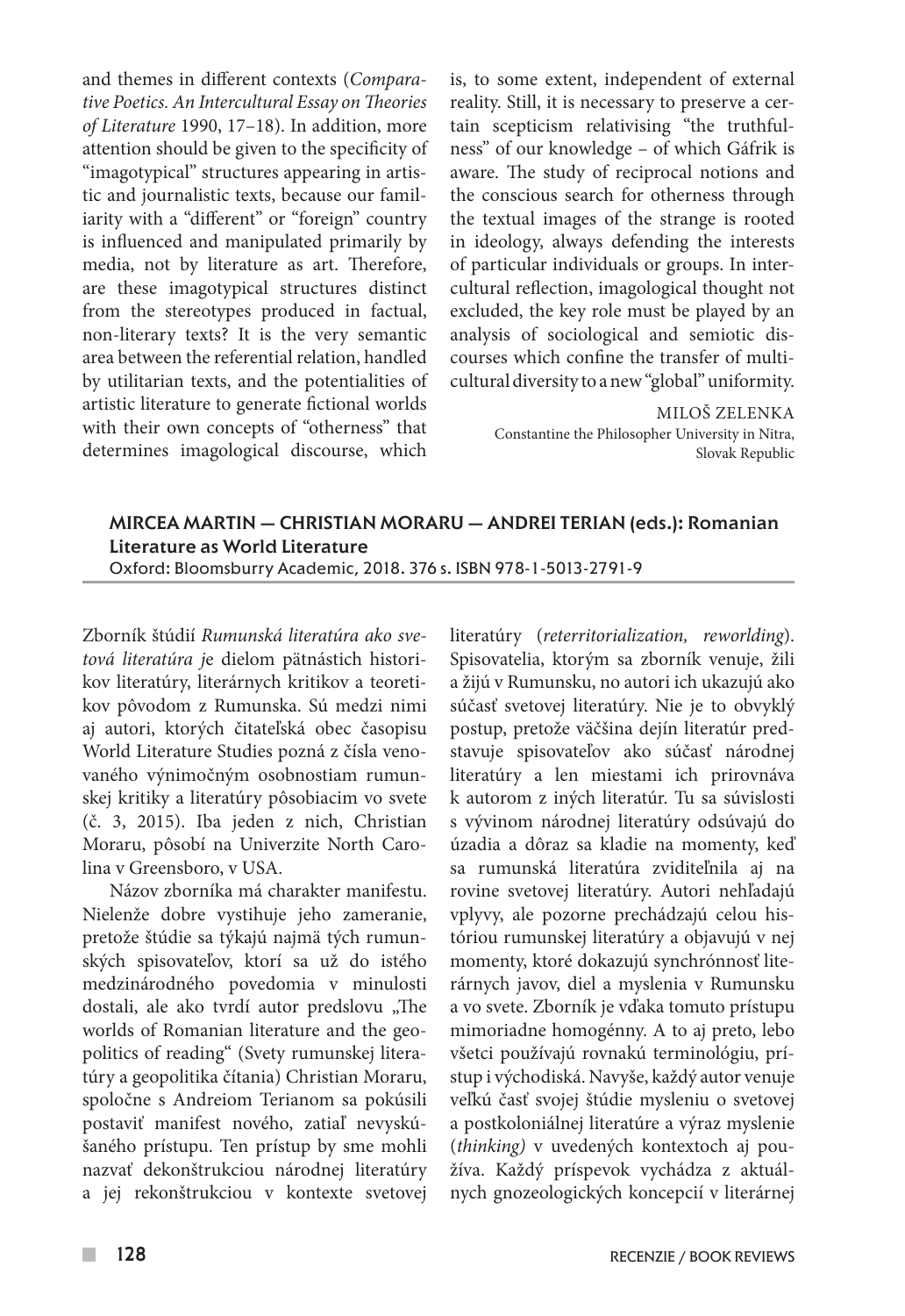vede, pričom často podáva rozšírený výklad tých termínov, ktoré si sám prispôsobil. Samozrejme, niektoré mená sa vo výkladoch stále opakujú – v dnešnom kánone teórie literatúry a kultúry tak figurujú osobnosti ako Wai Chee Dimock, Pascale Casanova, Franco Moretti, Gayatri Chakravorty Spivak, Immanuel Wallerstein, ale i Gilles Deleuze, Paul Ricoeur, Stephen Greenblatt, Vladimir Propp, dokonca aj Itamar Even-Zohar (teória polysystémov) a John Agnew (teritoriálna pasca). Občas to pôsobí, akoby štúdia nutne musela byť podopretá názorom niektorej z veľkých autorít. Súčasne však ide o výraz úsilia preraziť do svetového povedomia a presadiť sa v ňom. Tieto terminologické argumentácie ale nevylučujú poetologický prístup k literatúre, iba ho s ním voľne prepájajú.

Ako celok sa zborník delí na tri nerovnaké časti, z ktorých prvá sa venuje funkcii a postaveniu národnej literatúry vo svetovej literatúre. Táto časť nesie názov "The making and remaking of a world literature. Revisiting Romanian literary and cultural history" (Stavba a prestavba svetovej literatúry. Nový pohľad na rumunské literárne a kultúrne dejiny). Autori sa približujú tomu, čo sa podľa dnešnej disciplinárnej terminológie rozumie pod pojmom komparatívna literatúra, no nie tak, že by porovnávali rumunských spisovateľov a hľadali kontakty – vkladajú ich priamo do medzinárodnej literárnej a kultúrnej textúry. To však nestačí, dôležité je zistiť, čím títo spisovatelia do svetovej literatúry prispeli. Treba povedať, že autori jednotlivých štúdií dosahujú svoj cieľ. Napríklad A. Terian zasadzuje do kontextu nemeckého romantizmu rumunského básnika Mihaia Eminesca, ktorý študoval v Nemecku a vychádzal z nemeckého podhubia, ale ozvláštnil ho vlastnou tvorbou, fantastickou romantickou prózou, vychádzajúcou z indickej hinduistickej filozofie, ktorú tiež objavil v Nemecku. Terian na margo jeho svetovosti konštatuje: "Ba čo viac, tým, že odhalil východné korene európskej kultúry […] Eminescu sa pokúsil aj povýchodniť, alebo ešte lepšie, znovu povýchodniť Západ" (51). Ďalší autori-svetobežníci boli vzdelanci rumunského pôvodu, ktorí žili v 17. storočí "Aux portes de l'Orient", čiže na hranici Orientu a západného sveta – Milescu a Cantemir, výnimočné a s ničím neporovnateľné postavy splývania starej orientálnej a európskej kultúry, tak v rámci svojho vzdelania, ako aj pôsobenia v Európe vo vzdelaneckých kruhoch. Ani tu nebolo treba príliš vysvetľovať, prečo sú svetoví. Jednu z najvýraznejších štúdií tejto časti i celého zborníka napísal Alex Goldiş. Odmietol epistemologický model tradičnej literárnej histórie národnej literatúry, postavený na generatívnom vzorci a na štruktúrnych korešpondenciách (typologické súvislosti) generujúcich komplexy menejcennosti z marginality a vplyvu, z imitácie, netvorivosti v súvislosti s cudzími vzormi alebo z tzv. oneskorovania, ktoré vytvárajú z literatúry a kultúry uzavreté systémy. Podľa Goldişa by mala rumunská historiografia chápať literárne a kultúrne javy transnárodne a interakčne so svetom, čiže vymaniť ich geolokáciu zo závislosti od zaužívanej predstavy národného celku a jeho kultúry (tradície, neexistencia minulosti, nemennosť mentalít) a geografickej polohy.

Druhá časť zborníka, nazvaná "Literature in plural" (Literatúra v množnom čísle), sa venuje mikroliteratúram, čiže literatúram národností, etník a minoritných skupín, čo žijú v geokultúrnom priestore rumunského štátu. Od začiatku 19. storočia a po celé 20. storočie sa v strednej a juhovýchodnej Európe formovala idea národného štátu po vzore État-Nation, postavená na jednote jazyka, etnika a územia. Po roku 1918 sa územie Rumunska rozšírilo o regióny, ktoré sa líšili jazykom a náboženstvom a orientovali sa na odlišné jazykové a kultúrne oblasti z územne blízkych štátov. Lenže predstava jednotného štátu s jedným jazykom sa nerealizovala. Táto situácia priniesla vnútorné napätie, ktoré sa ešte zhoršilo v 70. a 80. rokoch, keď sa prejavy národnostných menšín (napr. maďarskej, nemeckej a pod.) v Sedmohradsku a Moldavsku potláčali. Dnes si literárna história uvedomuje, že etnicky, národnostne, nábožensky a sociálne rôznorodé kultúrne

 $\overline{\phantom{a}}$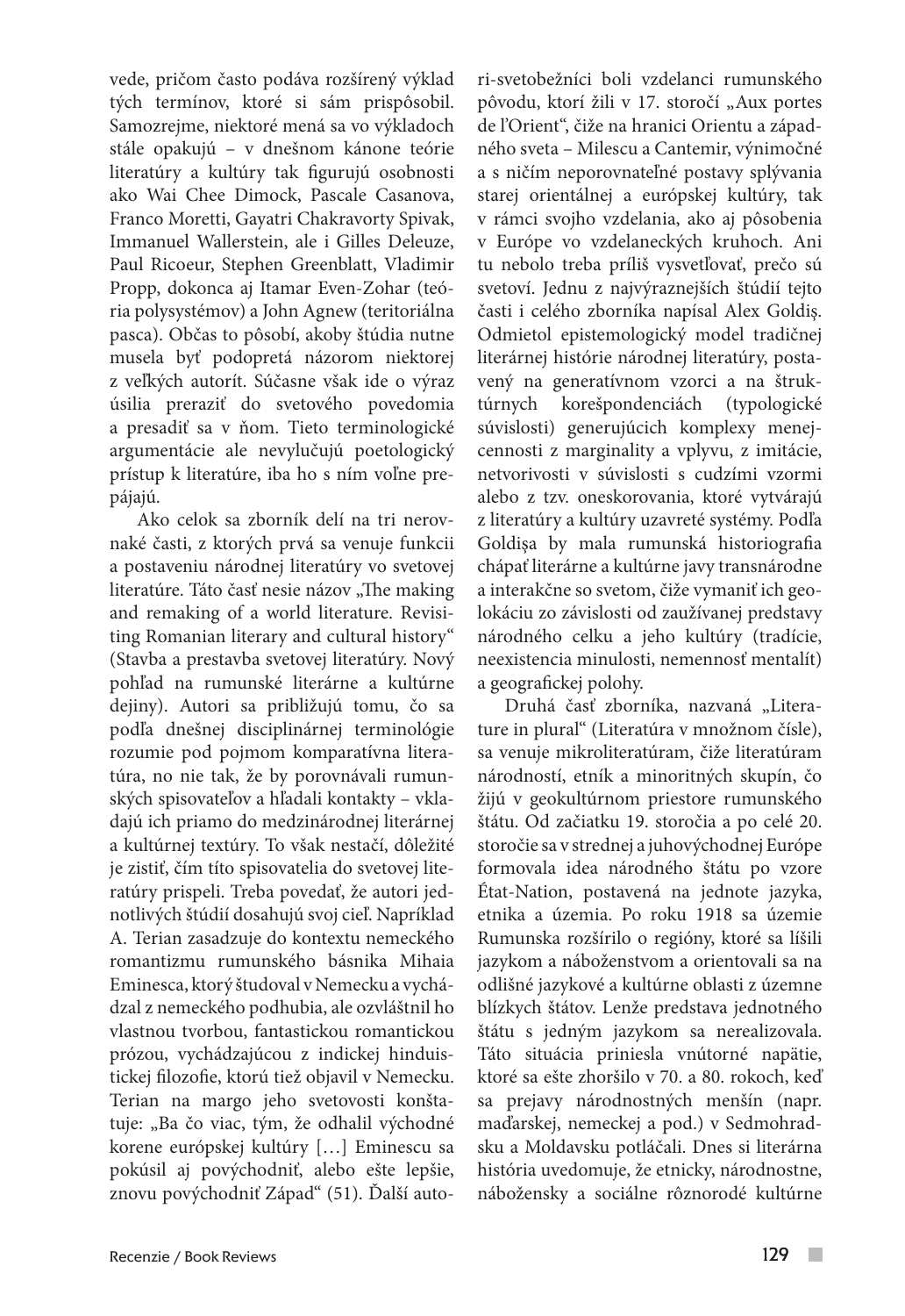spoločenstvo sa vyjadruje rôznymi spôsobmi a jazykmi. Jej pozornosť sa obracia k tzv. mikroliteratúram intrateritoriálnych a extrateritoriálnych národnostne a etnicky odlišných skupín obyvateľstva, presahujúcich geolokáciu daného štátu súvislosťami s okolitými oblasťami. Literárny historik Mircea A. Diaconu ich nazýva systémami a sleduje ich polyteritoriálne konanie, t. j. ako sa ich časti dokážu pohybovať a teritoriálne odlišne zameriavať naprieč (*cross*) uzavretými geopolitickými celkami, čiže v štátoch definovaných hranicami a inštitúciami. Zaujímavá je aj štúdia maďarského autora Imre Józsefa Balázsa "Trees, waves, whirlpools: Nation, region, and the reterritorialization of Romania's Hungarian literature" (Stromy, vlny, vírivky: národ, región a reteritorializácia rumunskej maďarskej literatúry). Predostiera v nej situáciu menšinových literatúr a kultúr, žijúcich v zložitých vzťahoch s centralizovanou štátnou kultúrou, s jej inštitúciami a politikou, a súčasne v závislosti od extrateritoriálnej kultúry regiónu a dnes aj migračných zón. Inšpiratívne poznatky prináša i štúdia Christiana Morara – priekopnícky a veľmi zreteľne vykresľuje situáciu mladej židovskej minority z Rumunska, ktorá po roku 1918 patrila k tomu najradikálnejšiemu, čo v Európe existovalo, a ktorá sa presadila tak v európskej avantgarde mimo Rumunska, ako aj v komunistickom hnutí.

Do tretej časti, nazvanej "Over deep time. Across long space" (Do hlbokého času, cez dlhý priestor), patria štúdie venujúce sa literárnym konštantám 20. storočia: medzivojnová avantgarda, modernizmus, socialistický realizmus, postmoderna, exiloví autori a prekladová problematika. Všetky tieto javy majú medziliterárny rozmer, pretože rumunskí autori sa zúčastnili na ich vzniku doma i v prostredí cudzích krajín a kultúr. Hoci sa tento prínos geograficky a ideologicky menil, bol vždy vo svete prítomný, ako zdôrazňujú štúdie o zásadnom prínose až prvenstve Tristana Tzaru pri vzniku dadaizmu, o geografickom rozmere socialistickej literatúry v štátoch východného bloku v Európe alebo o exilových spisovateľoch a spisovateľkách,

ktorí sa s úspechom zaradili do kultúrneho kontextu danej krajiny (Herta Müller, Norman Manea a ďalší). Autori zborníka to nazvali spojenými nádobami a umocnili obrazom ženúcich sa vĺn (*flows*) z terminológie teoretikov postkolonializmu, akými sú Hitchcock a Dimock. V spomínanej časti vyniká najmä štúdia Mihaia Iovănela, ktorá konceptuálne čerpá nielen z terminológie humánnej geografie a z priestorových konštrukcií, ale berie do úvahy aj temporálne kategórie. Je to opäť jedno z radikálnych popretí klasickej komparatistiky, no i súčasného myslenia v západnej literárnej vede, keď – v kritickom dialógu s autormi ako Casanova, Moretti a ďalší – nesúhlasí s predstavou, že hodnoty sa formujú na Západe, po príchode cudzích umelcov do centra, a že autori z periférnych oblastí sa môžu presadiť v centre až po asimilovaní západných foriem (a noriem, čiže aj kánonu). M. Iovănel naopak tvrdí, že Brâncuşi, Eliade, Cioran a Ionesco sa presadili práve tým, čo vytvorili v rumunskom prostredí, na periférii, mimo centra, a priniesli to, čo v prijímajúcom kontexte centra nebolo a čo nikto ani nepredvídal. Ionesco preložil svoju už hotovú divadelnú hru v rumunčine do francúzštiny a mal s ňou okamžitý úspech, pretože vstúpil do francúzskeho kontextu s ideami a s tvarom, ku ktorým dospel v Rumunsku a ktorými vyhrotil existencializmus. Cioran bol tiež autorom existencialistického zamerania – osvojil si ho v Rumunsku, v bezprostrednom styku s katastrofálnymi politickými udalosťami v tejto úbohej a pasívnej krajine. Aj preto jeho úvahy o smrti tak zarezonovali. Ba možno vystihol i skutočnosť, že klasická forma francúzštiny predstavuje v kritických dobách vo Francúzsku jedinú stabilnú oporu. Eliade zase priniesol predstavu hlbokej, ale prirodzenej a takmer sekulárnej duchovnosti, obraz večného života ako dielo prírodných civilizácií. Iovănel však diskutuje s ideami svetovej odbornej verejnosti aj v ďalších smeroch a v mnohých prípadoch s ním možno súhlasiť. Podobne vyznieva aj štúdia zdôrazňujúca súbežnosť západného a rumunského postmodernizmu, ktorý vznikol v 80.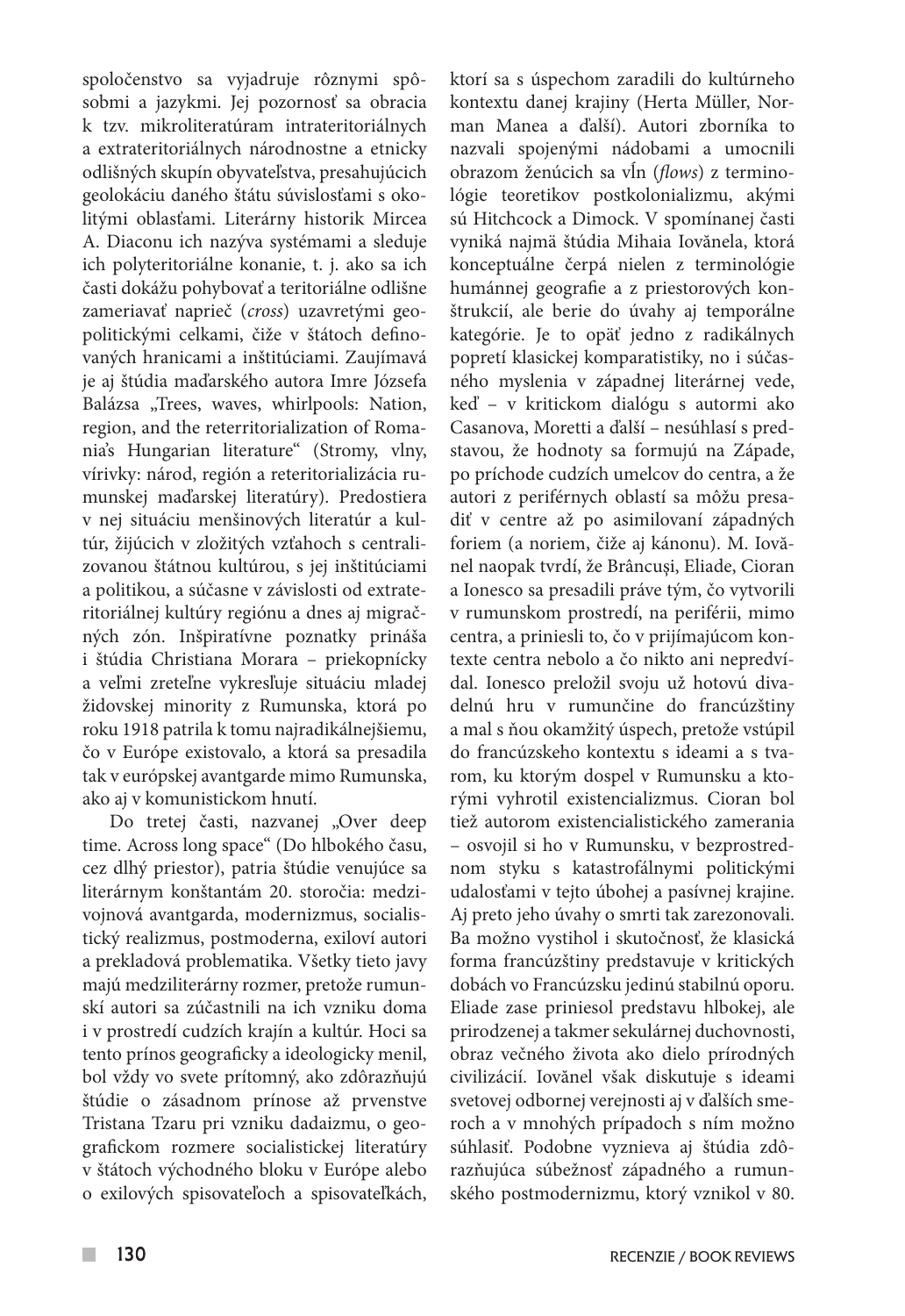rokoch v tvorbe malej skupiny básnikov na základe recepcie diela beatnickej generácie počas ideologického uvoľnenia v 60. rokoch (Teodora Dumitru). Dalo by sa povedať, že iba jediná štúdia, ktorá v tejto časti zborníka figuruje, mohla byť podnetnejšia. Jej autorka Mihaela Ursa nepokročila od konštatovania významu prekladu pre literárnu tvorbu hlbšie k problému asymetrie v prekladaní medzi západnými a východnými krajinami a ostala viac-menej pri zistení štatistických rozdielov v množstve prekladov. V kontexte, ktorý reflektovali autori zborníka, mohol preklad predstavovať významný faktor.

Štúdie používajú jednotnú konceptuálnu paradigmu, v ktorej prevažuje geografická modelácia a ústup od temporálnosti. Autori nepracujú s metódou časových a priestorových uzlov, ktorú priniesli Marcel Cornis-Pope a John Neubauer, ale adaptujú termíny politickej a humánnej geografie podľa vlastných potrieb: geoestetický systém, tropo-topológia, pre-mapovanie (*remapping)* literatúr kontinentov a planéty a pod. Ich prístup by sa dal nazvať topopoetikou, oživenou "divokým kris-kros" smerovaním, ktorá sa končí planetárnym rozmerom literatúry. Je zaujímavé, že sa v ňom uplatnili aj prvky už odsunuté do úzadia ako teória systémov, ktorú rozpracoval Even-Zohar a prevzal Wallerstein, Proppova teória prózy, v niektorých prípadoch dokonca pojmy ako štruktúry, štrukturálne paralely a pod. Vracajú sa aj dávno známe a vyradené výrazy ako prúd, vlna, evolučná teória, trvalý pohyb, proces, vplyvy, potreba a i.

Na druhej strane je povzbudivé vidieť, ako sa jednotliví autori v zborníku navzájom podporujú. V štúdiách si kladú otázky a odpovedajú jeden druhému, upozorňujú na miesta, ktoré s ich textom v iných štúdiách súvisia a pod. Zostavovatelia zrejme prijali stratégiu vzájomného čítania textov, čo je dosť nezvyklé v kolektívnych prácach, ale čo mimoriadne napomohlo celistvosti zborníka. Ba čo viac, nájdeme tu aj kolegiálne odkazy na iné diela spoluautorov. Celkovo z toho vystupuje výrazné tímové spoluautorstvo a najmä jednotné teoretické presvedčenie. Podobný prístup dnes už vidíme len zriedka, a to určite prispieva k príťažlivosti zborníka v západnom kontexte dnes, v čase individualizmu.

Samozrejme, že sa objavili aj niektoré menej príťažlivé aspekty zborníka. Nepodarilo sa mi zistiť, kto prekladal texty do angličtiny ani kto ich upravoval, ale celkovo je štýl textov veľmi náročný. Nielen množstvom termínov a pojmov, užívaných vo svetovej literárnej teórii, a ich novotvarov, ale najmä syntaktickou stavbou. Vety sú dlhé, súvetia zložité, plné rozsiahlych vsuviek v dĺžke niekoľkých riadkov, oddelených pomlčkami alebo zátvorkami, takže ich význam akoby v priebehu čítania vyprchal. Pri čítaní prekvapia aj nepoužívané a archaické výrazy, striedajúce sa s hovorovými amerikanizmami. Možno to bol zámer, možno do skladby zasiahol štýl rumunských originálov, z ktorých sa preklad robil, pretože podobne ako vo francúzštine aj rumunské texty používajú dlhé a zložité súvetia. Keďže je zborník významovo nabitý a štýlovo často nie veľmi jasný, vyžaduje si opakované čítanie.

Na záver treba dodať, že bez ohľadu na to, do akej miery sa štúdiám v recenzovanej publikácii podarilo vystihnúť svetovosť rumunských spisovateľov, prejavilo sa v nich aj historické hľadisko. Celý zborník sa totiž jasne pohybuje od starších období k prítomnosti, od tzv. staršej literatúry k novšej. Moderné dejiny sa dnes historických prehľadov vzdávajú, pretože im hrozí kontinuálny, lineárny výklad a genetická závislosť, takže spracovávajú jednotlivé momenty oddelene, v samostatných kapitolách, často z odlišných neliterárnych hľadísk. Z tohto zborníka sa pomerne ľahko dá vylúsknuť obraz rumunskej literatúry naprieč storočiami. Ale ako napísal Christian Moraru na záver svojho predslovu, zborník prináša "otvorený literárny a politicko-literárny manifest o životnom štýle v slobodnom svete" (26).

> Libuša Vajdová Ústav svetovej literatúry SAV, Slovenská republika

 $\overline{\phantom{a}}$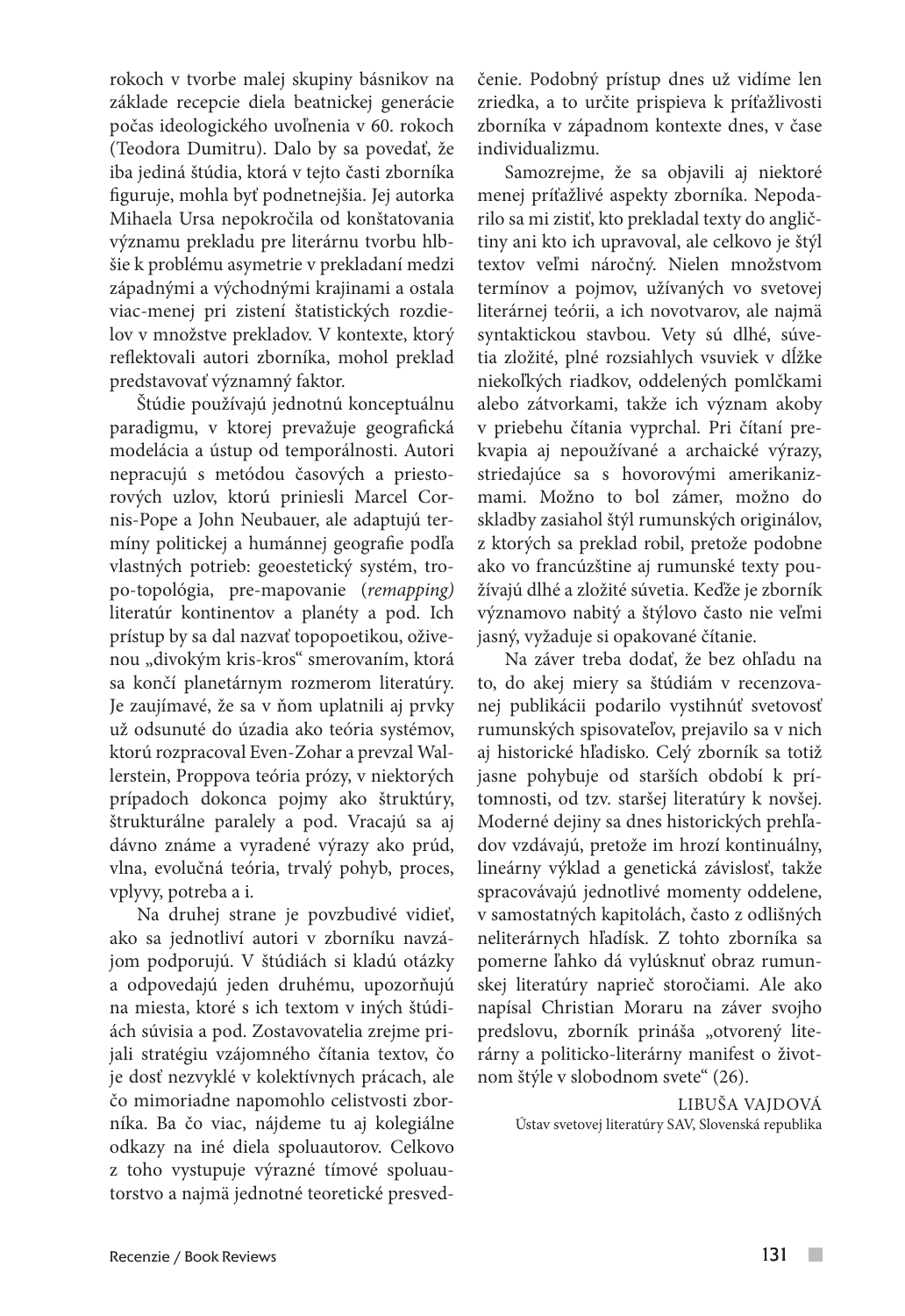Před několika měsíci se na knižním trhu objevila dlouho očekávaná publikace, která se nepochybně stane vyhledávaným nástrojem k poznávání literatury a kultury jedné nepříliš vzdálené evropské země. Jsou to obsáhlé *Dejiny rumunskej literatúry,* na jejichž vzniku se podílela dvě slovenská akademická pracoviště, a to Katedra romanistiky Filozofické fakulty Univerzity Komenského v Bratislavě a Ústav svetovej literatúry SAV tamtéž. Konkrétně je však třeba uvést iniciátorky náročného projektu a hlavní autorky rozsáhlé publikace – Janu Páleníkovou a Libuši Vajdovou. Jejich práce se může pochlubit nepopiratelným prvenstvím: jde totiž o vůbec první souborné dějiny rumunského písemnictví, které vznikly v rámci nejen slovenské, ale i české rumunistiky.

V této souvislosti by bylo užitečné vrátit se krátce do minulosti. Rumunistická studia jako vědecký obor založil v roce 1882 Jan Urban Jarník (1948–1923), první profesor na stolici románských jazyků na české univerzitě v Praze (tehdy ještě nazývané "c. k. Univerzita Karlo-Ferdinandova"). K jeho studentům patřila i romanistka Jindra Flajšhansová (1898–1980), která se později provdala za slovenského novináře Karla Huška, usadila se na Slovensku a brzy po vzniku Československa, v polovině dvacátých let, zavedla v Bratislavě první kurzy rumunštiny. Po druhé světové válce se stala profesorkou a vedoucí tohoto oboru na Filozofické fakultě Komenského univerzity a postupně dovršila i své bohaté překladatelské a popularizační dílo. O něco mladší Marie Vondrušková, později provdaná Kavková (1921–2000), žila s českým otcem a rumunskou matkou v Košicích a tam absolvovala slovenské školy, po Mnichovu se však s rodinou musela přesunout do Čech. Na začátku padesátých let spolu s dalšími rumunisty (literární historik J. Š. Kvapil, lingvista A. Křečan aj.) založila a následně po tři desetiletí vedla samostatný obor rumunistika na Katedře romanistiky Filozofické fakulty Univerzity Karlovy v Praze. Od samého počátku se osudy rumunistických studií na Slovensku a v českých zemích rozvíjely v těsné blízkosti, proto je možné a oprávněné užívání syntagmatu "česko-slovenská rumunistika". Generace zakladatelů byla velmi plodná a zanechala následovníkům četné jazykové příručky, literární přehledy, výbory textů pro studentky a studenty i množství hodnotných překladů z rumunské klasické literatury, kterou do té doby široká veřejnost – na rozdíl od jiných evropských literatur – takřka neznala. Na souhrnné dějiny písemnictví však nedošlo. Jistou výjimku představuje takřka pětisetstránkový *Slovník spisovatelů – Rumunsko*, sestavený Marií Kavkovou a třemi jejími bývalými žáky a vydaný v populární edici slovníků světových literatur v pražském nakladatelství Odeon v roce 1984. Další rumunistická generace nastupující v osmdesátých letech a po společenských změnách v roce 1989 se zaměřila na propagaci zejména současné a exilové rumunské literatury (překlady, výbory textů, literární večery, autorské prezentace na festivalech apod.) a dále na navázání či případně upevnění kontaktů s akademickými institucemi v Rumunsku i s rumunskými lektoráty v zahraničí. Česko-slovenská rumunistika se definitivně otevřela světu mj. pořádáním mezinárodních konferencí a kolokvií, jejichž obsah zprostředkovaly odborné veřejnosti následně vydané sborníky. Kromě toho můžeme ocenit dlouhou řadu překladů knižních i časopiseckých, odborné studie publikované u nás i v zahraničí a syntetizující práce (např. *Rumunská literatúra v slovenskej kultúre 1890 – 1990* Libuše Vajdové, 2000; *Rumunský medzivojnový román* Jany Páleníkové, 2011; *Slovník rumunských spisovatelů* Libuše Valentové a kol., 2001). Studentská i široká veřejnost však stále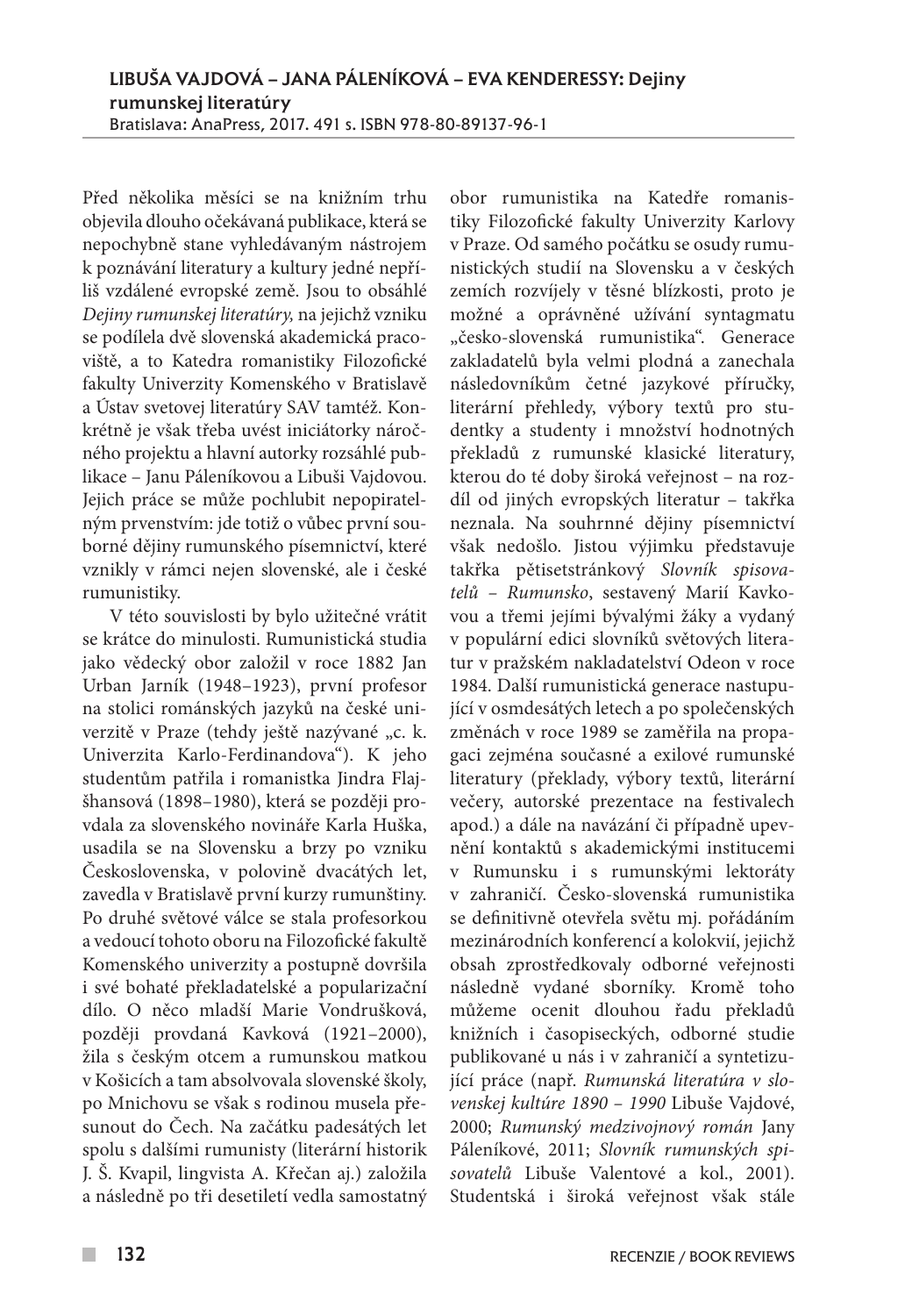postrádala publikaci encyklopedického rázu představující rumunskou literaturu v jejím historickém vývoji až po současnost, srovnatelnou s monografiemi o jiných světových literaturách, které u nás vyšly v porevoluční době.

Z tohoto stručného přehledu vyplývá, že ke zpracování dějin rumunského písemnictví v našem kulturním prostředí vskutku dozrál čas a je zásluhou slovenských rumunistek, že se ujali tohoto dlouho odkládaného úkolu.

Prvenství však zdaleka není jediným kladem předkládané publikace. Pohlížíme-li na ni jako na celek, musíme ocenit promyšlenou a racionální koncepci, na níž je postavena. Autorky měly samozřejmě možnost zabývat se čistě estetickými (uměleckými) jevy a jejich proměnami v čase, avšak výsledek by byl pro slovenskou a českou čtenářskou obec málo sdělný. Jde totiž o to, že dějiny zemí jihovýchodní Evropy, k nimž Rumunsko patří, nejsou u nás dostatečně známé, a přitom osudy tamějšího písemnictví a kultury jsou od počátku spjaty s historickým vývojem společnosti, tj. s politickou orientací jednotlivých epoch, převládajícími ideologickými proudy, transformacemi institucí i s přerody společenské mentality. Proto je chvályhodné, že autorky v úvodu každé kapitoly napřed charakterizují společenskohistorický a politický kontext, z něhož se odvíjejí kulturní dějiny. Čtenářské veřejnosti se tak dostane potřebného poučení z dějin "exotické" balkánské země, a to počínaje starověkými Géto-Dáky, římskou kolonizací a etnogenezí rumunského národa, přes historii středověkých knížectví – Valašska, Moldavska a Sedmihradska, až po vznik Velkého Rumunska po první světové válce a po osudy Rumunska v tzv. východním bloku ve druhé polovině 20. století. Díky tomu je výklad o specifickém vývoji písemnictví v rumunském prostoru srozumitelný a publikace bude v tomto směru úspěšně plnit svou didaktickou úlohu.

Pokud jde o náhled na vlastní dějiny literatury, autorky prokazují důkladnou znalost starších i novějších odborných prací rumunských autorů (E. Lovinescu, O. Densusianu, G. Călinescu, N. Manolescu, M. Zamfir, Al. Ştefănescu, E. Negrici aj.), jejichž názory uvádějí pro plastičtější osvětlení nějakého literárněhistorického či estetického problému. K jejich chvále však slouží, že nezůstávají "ve vleku" některé z výrazných rumunských osobností, nýbrž usilují o nezávislost a objektivnost, o vytvoření svébytného panoramatu, určeného pro příjemce ze středoevropského prostoru. Toto panorama vytvářejí jako organickou strukturu, tedy nikoli výčtově jako encyklopedii, nýbrž jako poutavý narativ, v němž vystupují jednotliví autoři, autorky a jejich díla, umělecké směry a skupiny i literární provoz (časopisy, nakladatelství, překlady atd.). Od podílu jednotlivců – co nového v literatuře zavedli, v čem ji posunuli, jaké perspektivy otevřeli – se postupně dostáváme k celkovému obrazu vývoje nejen národní literatury, ale i kultury směřující současně jak ke "světovosti", tak i k novému vyjádření rumunské identity.

Syntetizující povaze práce odpovídá i průběžné sledování vývoje prozaických, básnických a dramatických žánrů, které v průběhu staletí mění tematické zaměření, poetiku i výrazové prostředky pod vlivem ideových směrů domácího nebo zahraničního původu (např. v 19. stol. koexistence klasicismu a realismu, ve 20. stol. spor mezi modernismem a tradicionalismem). Přínosem proti obvyklé učebnicové literatuře je to, že charakteristiky směrů a tendencí nejsou školsky zjednodušené, nýbrž poukazují na mnohotvárnost těchto jevů, na dobové i současné diskuse a polemiky.

Další předností těchto dějin rumunské literatury, kterou jistě ocení domácí publikum, je snaha nalézat vzájemné souvislosti mezi rumunským a slovenským písemnictvím, poukazovat na podobnosti či paralely ve vývojových tendencích, v poetikách apod. (např. projevy naturismu u M. Sadoveana a F. Švantnera), což ve výsledku může přispět k tomu, že tato u nás dosud méně známá literatura ztratí dosavadní punc exotičnosti (tj. cizosti). Vedle tohoto bilaterálního aspektu však autorky důsledně dbají

 $\mathcal{L}^{\mathcal{A}}$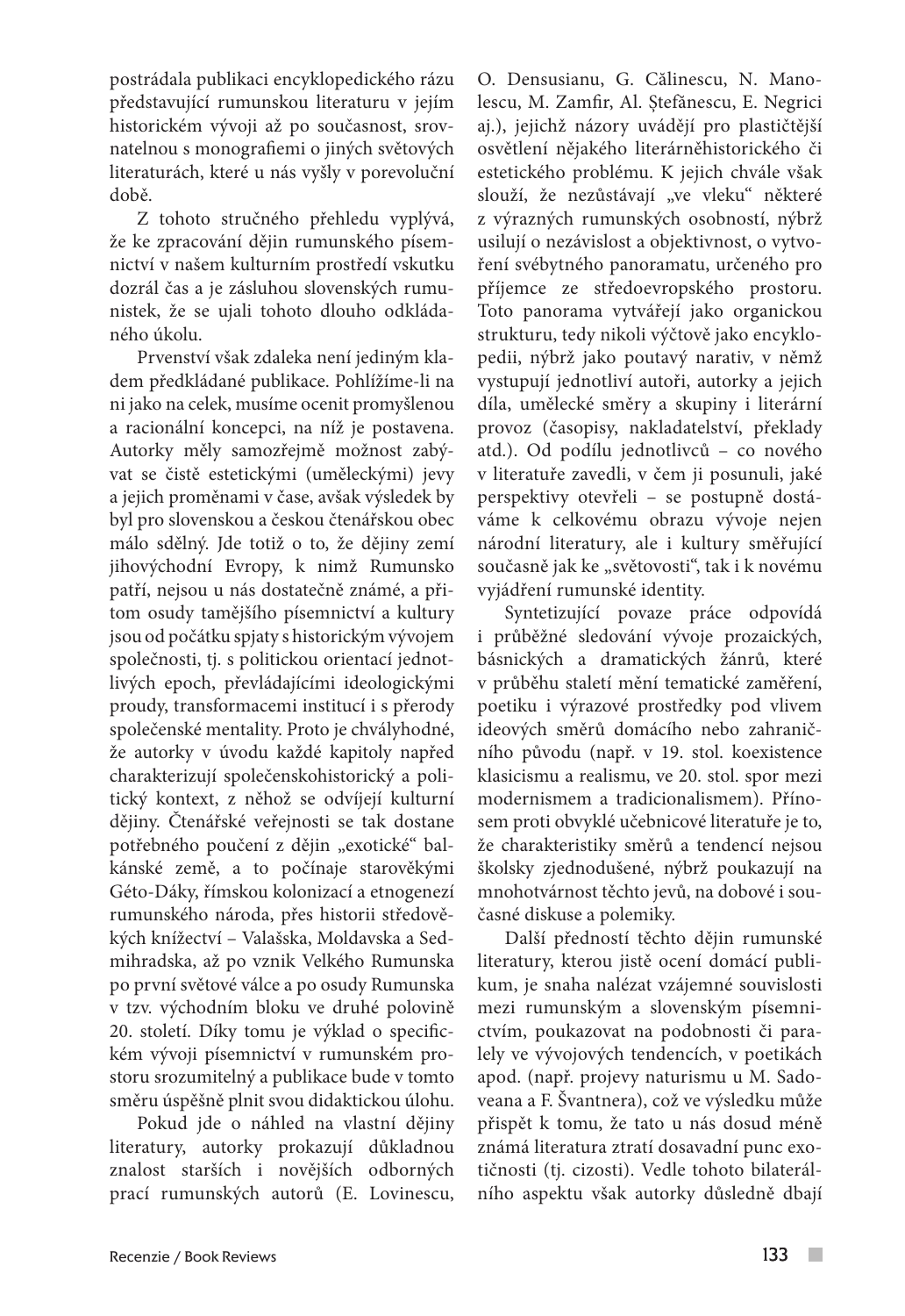o situování rumunského literárního a uměleckého fenoménu do evropského kontextu, upozorňují na podněty přicházející z různých center, a to nikoli v duchu zastaralé "vlivologie", nýbrž jako projevy toho, co kritik Eugen Lovinescu nazýval "saeculum", tj. silné tvůrčí ideje šířící se v určité epoše (viz např. přijímání textualismu a postmodernismu generací 80. let apod.). Pro úplnost je třeba dodat, že publikace obsahuje i kapitoly "metaliterární", týkající se vývoje rumunské literární historie a kritiky, což je samo o sobě zajímavé a obsáhlé téma, avšak určené spíše odborníkům v daném oboru než čtenářské obci.

Dále je třeba vyzdvihnout, že v této knize – podobně jako ve většině nových prací o rumunské literatuře – najdeme obsáhlou pasáž věnovanou rumunskému písemnictví v dnešní Moldavské republice, tj. někdejší Besarábii, která ve středověku patřila k Moldavskému knížectví, od 19. století k ruskému a posléze k sovětskému impériu. Rumunsky psaná literatura z Moldavska je dnes jednoznačně považována za nedílnou součást rumunské kultury. Samostatnou kapitolu nazvanou "Rumunská literatúra v Moldavskej republike/Besarábii" (431–471) na základě nejnovějších moldavských a rumunských pramenů zpracovala absolventka bratislavské rumunistiky Eva Kenderessy.

U každé velké syntézy lze očekávat diskuse o přijaté koncepci, o metodě zpracování, o zařazených (a nezařazených) jevech a jménech, o proporci věnované tomu kterému směru či osobnosti. Osobně se zříkám výhrad tohoto druhu, jelikož jsem byla pověřena čestnou úlohou konzultantky a během celého procesu vytváření publikace jsem autorkám průběžně odevzdávala případné připomínky. Samozřejmě se můj názor v některých aspektech mohl lišit, například pokud jde o prostor věnovaný obsahům (syžetům) výpravných děl, anebo o rozsah kapitol o literární historii a kritice. Ráda bych však recenzi uzavřela tím, že je nutno především ocenit badatelské úsilí slovenských rumunistek, úspěšně přetvořené do knihy prezentující poprvé (!) v našem kulturním prostředí dějiny literatury země, s níž nás pojí historie posledních staletí, politické spojenectví i přátelské vazby. Navíc se podařilo, že tato publikace nesmírně cenná svým obsahem má i pěknou grafickou úpravu a přitažlivou obálku. Jsem pevně přesvědčena, že práce kolegyň Libuše Vajdové, Jany Páleníkové a Evy Kenderessy si jistě najde cestu ke studujícím, literárním historikům i k široké čtenářské veřejnosti na Slovensku a v českých zemích.

> Libuše Valentová Univerzita Karlova, Česká republika

## HORST-JÜRGEN GERIGK (Hrsg.): Turgenjew – der russische Europäer. Fünf Vorträge der Turgenjew-Konferenz 2016 in Baden-Baden Heidelberg: Mattes Verlag, 2017. 107 S. ISBN 978-3-86809-117-5

Der hier besprochene Band verdankt seine Entstehung einer international besetzten Konferenz in Baden-Baden – in einer Stadt also, mit der Ivan S. Turgenev biographisch sehr eng verbunden war (worauf Renate Effern, die Präsidentin der Deutschen Turgenjew-Gesellschaft, in ihrem Geleitwort auch entsprechend hinweist). Die Veröffentlichung ist von ihrer Gestaltung her deutlich darum bemüht, auch ein Publikum über die Fachgrenzen der Slavistik hinaus anzusprechen, russische Zitate sind – bisweilen etwas inkonsequent – entweder mit einer deutschen Übersetzung versehen oder überhaupt nur in Übersetzung angeführt, russische Namen finden sich durchgehend transkribiert statt transliteriert. Mit Peter Thiergen, Rolf-Dieter Kluge, Armin Knigge und dem Herausgeber selbst versammelt der Band auf knappem Raum gleich vier international renommierte Slavisten aus Deutschland, die sich teilweise über Jahre hinweg und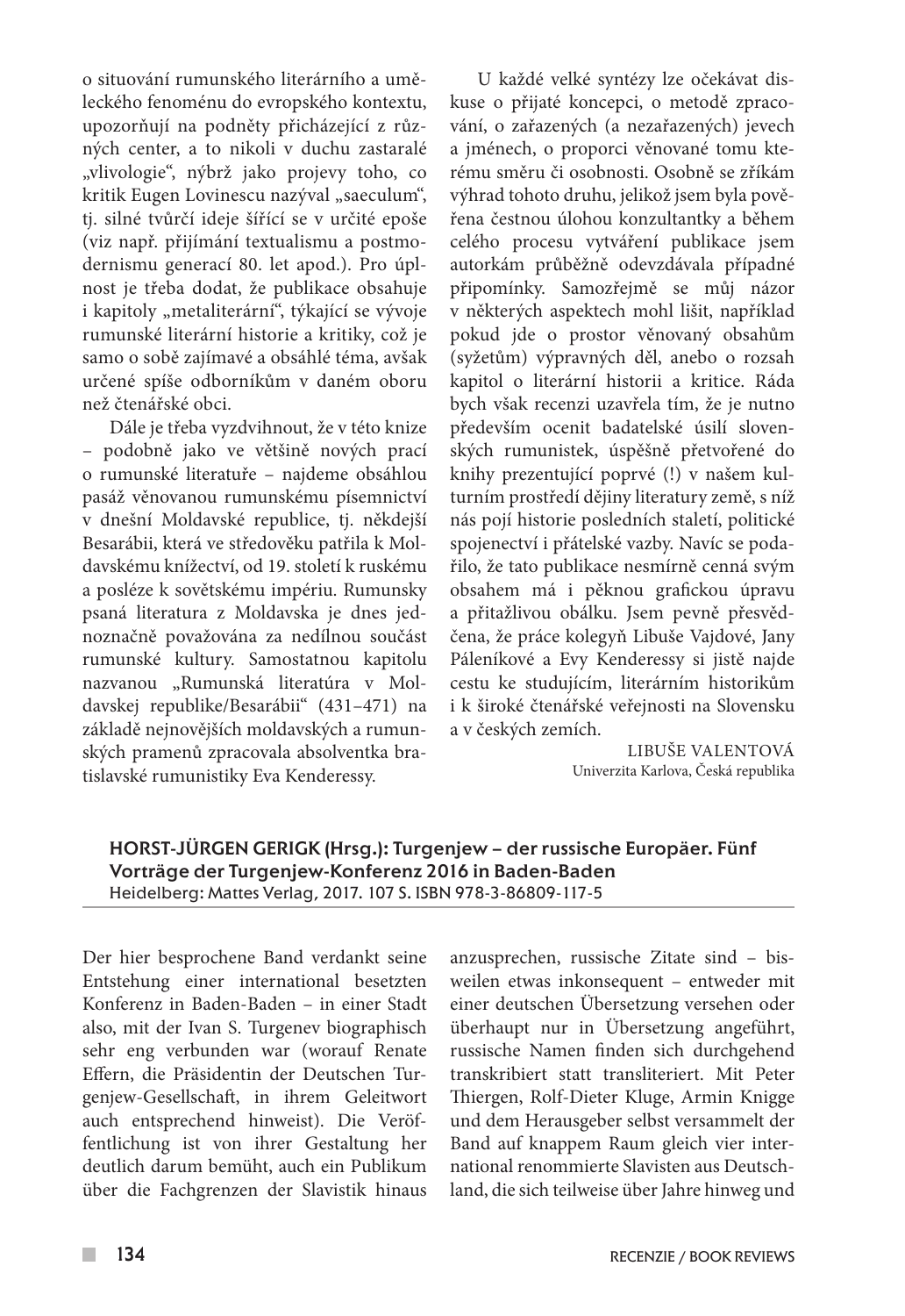in einer Vielzahl von Studien mit Turgenev beschäftigt haben. Diese wissenschaftliche Expertise schlägt sich auch in den einzelnen Beiträgen des Bandes entsprechend nieder, selbst wenn diese passagenweise nicht mit letzter Stringenz gearbeitet scheinen.

Nach einer kurz gehaltenen Einführung des Herausgebers umreißt Peter Thiergen in überaus anregender Manier den europäischen Horizont von Turgenevs Werk. Thiergen versammelt hier zunächst verschiedene Selbstzeugnisse des russischen Autors, aus denen dessen enge Verbundenheit mit der europäischen und besonders der deutschen Kultur eindeutig hervorgeht und in denen sich Turgenev selbst als Europäer bezeichnet. Als diskursive Hintergrundfolien werden dabei der Gegensatz zwischen Westlern und Slavophilen im Russland des 19. Jahrhunderts, die Leitgedanken der Aufklärung sowie die Überlieferung der Klassik in Anschlag gebracht, zu denen sich Turgenev sämtlich bekannt hat. Über diese Aspekte, aber auch über Fragen von Stil und literarischer Komposition wird Turgenev von Thiergen auch mehrfach in Gegensatz zu Fedor Dostoevskij gesehen. Abschließend führt Thiergen noch mehrere Forschungsdesiderata in Bezug auf Turgenev an, wie etwa die genauere Kontextualisierung des "überflüssigen Menschen" oder der Musik in Turgenevs Texten sowie die Erschließung von dessen Briefen vor dem Hintergrund der Begriffsgeschichte.

Daran anschließend umreißt Rolf-Dieter Kluge, ausgehend von den konträren weltanschaulichen Positionen Dostoevskijs und Turgenevs, die Kontroverse zwischen den Westlern und den Slavophilen, die für die russische Geistes- und Religionsgeschichte insbesondere des 19. Jahrhunderts von essentieller Bedeutung gewesen ist. Kluge arbeitet in seinem Beitrag präzise die zentralen Positionen der beiden weltanschaulichen Lager heraus und macht deutlich, wie Turgenev sich in Selbstzeugnissen als überzeugter Anhänger der europäischen Kultur und als Westler präsentiert, daneben aber in seinen Werken wie etwa dem Roman *Dvor-* *janskoe gnezdo* (Das Adelsnest) die entsprechenden Konflikte literarisch zur Darstellung bringt. Dabei werden die Ansichten des Westlertums im *Adelsnest* laut Kluge freilich durchaus auch problematisch gezeichneten Figuren zugeordnet, während positive Figuren wiederum den Slavophilen nahestehen. Abschließend nimmt Kluge dann noch auf Turgenevs Roman *Dym* (Rauch) Bezug, wo die ideologischen Konflikte laut Verfasser in geschärfter, wenn auch künstlerisch weniger überzeugender Manier zur Darstellung gebracht werden.

In einem besonders dicht gearbeiteten Beitrag spürt Armin Knigge der Begegnung Turgenevs mit einem auf den ersten Blick hin völlig konträren russischen Autor nach, nämlich Maksim Gor'kij, der sich über alle weltanschaulichen Gegensätze hinweg durchaus zustimmend zu seinem literarischen Vorgänger aus dem 19. Jahrhundert geäußert hat. Knigge macht in Gor'kijs kreativen Jahren zwischen 1910 und 1918 drei Berührungspunkte mit Turgenev aus: erstens die Zugehörigkeit zur nichtreligiösen Linie der russischen Literatur, die Turgenev näher bei Gor'kij positioniert als bei Tolstoj und Dostoevskij; zweitens die Verehrung der westlichen Kultur als Vorbild für die eigene russische, und drittens schließlich die Hochschätzung der Literatur insgesamt. Daran anschließend kompiliert Knigge jene Passagen in Gor'kijs Werk, die sich mit Turgenev beschäftigen, und konzentriert sich dabei auf Gor'kijs erst posthum veröffentlichte Geschichte der russischen Literatur, in der Gor'kij anhand der *Zapiski ochotnika* (Aufzeichnungen eines Jägers) und des Romans Rudin primär Turgenevs Haltung gegenüber Leibeigenschaft und revolutionärem Gedankengut thematisierte. Die Ausführungen des Verfassers überzeugen dabei vor allem dadurch, dass Knigge auch jene Positionen Turgenevs thematisiert, denen Gor'kij kritisch gegenüberstand, und diese Auseinandersetzung noch durch weitere, zumeist epistolarische Selbstaussagen Gor'kijs kontextualisiert. Insgesamt entsteht so ein über den engeren Anlass hinaus dichtgefügtes

 $\sim$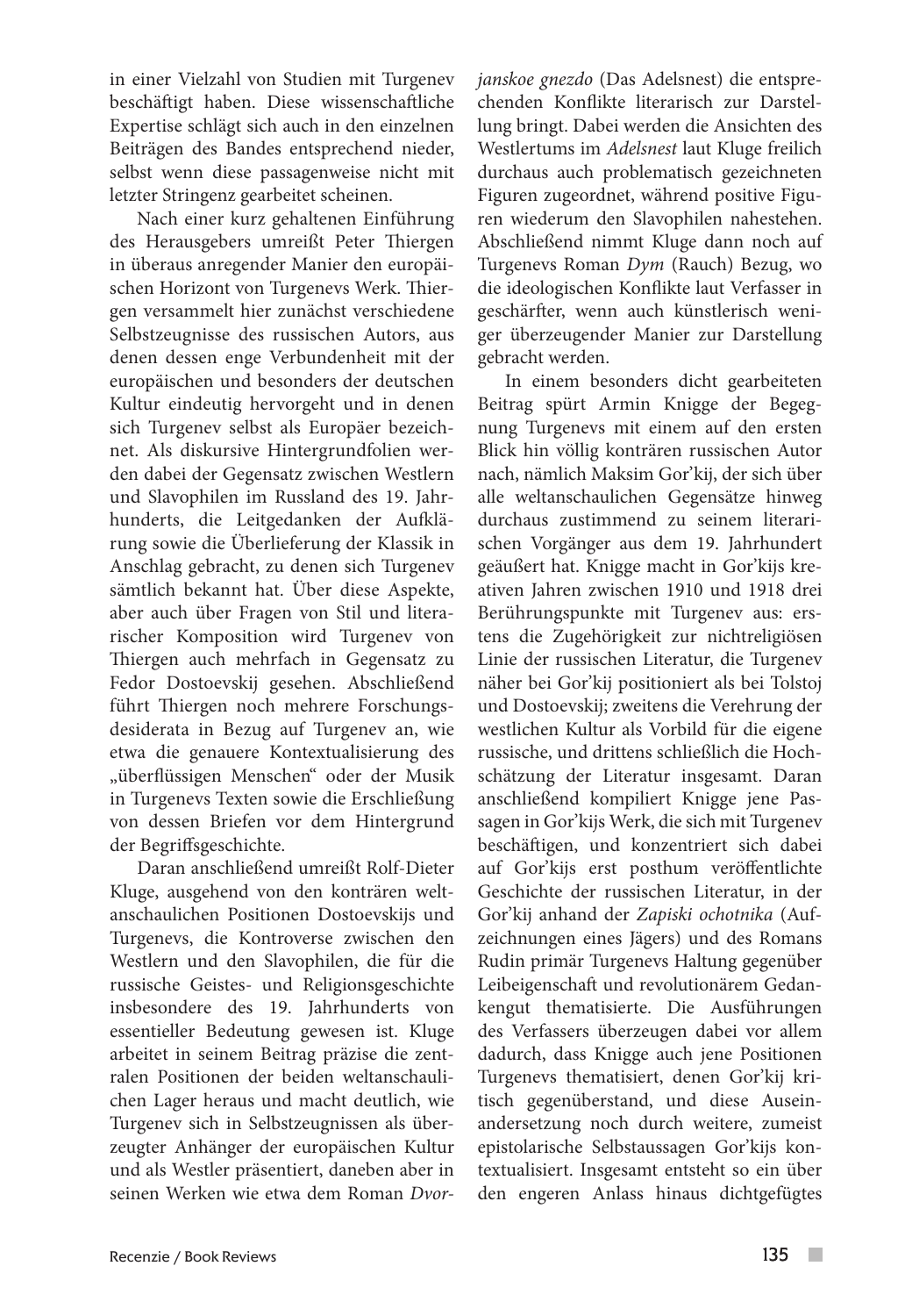Bild von Kontinuität und Diskontinuität in der Geschichte der russischen Literatur.

An den Schluss des Bandes gerückt finden sich schließlich zwei knapper gehaltene Aufsätze, die (aus unterschiedlichen Gründen) gegenüber den vorangegangenen drei Beiträgen weniger zu überzeugen vermögen: Karin Nitzschmann beschäftigt sich zunächst aus psychoanalytischer Perspektive mit der Bedeutung der Rahmenhandlung in Turgenevs umfangreicher Erzählung *Vešnie vody*  (Frühlingsfluten) und zeigt die verschiedenen Funktionen der Rahmenhandlung etwa für das Initiieren des Erinnerungsprozesses bei Sanin, der männlichen Hauptfigur der Erzählung, auf. Während diese Darstellung durchaus zu überzeugen vermag, scheinen die eigenen Assoziationen der Verfasserin, die kursiv gesetzt den Text ergänzen, eher verwirrend – dies umso mehr, als die logischen Grenzen zwischen Textanalyse und subjektiver Assoziation abschnittsweise sprunghaft und nicht immer klar ersichtlich sind. Zusätzlich sind einige der gedanklichen Querverbindungen wie etwa jene zur beginnenden Luftpost (in Bezug auf einen Text aus dem Jahr 1872) relativ unmotiviert.

Im letzten Beitrag des Bandes veranschaulicht Horst-Jürgen Gerigk, auf welche Weise Turgenev und sein Werk in der 2002 veröffentlichten Dramentrilogie *The Coast of Utopia* des englischen Autors Tom Stoppard präsent sind. Gerigk verweist dabei auf Isaiah Berlins Essaysammlung *Russian Thinkers* aus dem Jahr 1978 und hier wiederum insbesondere auf Berlins Essay zu Turgenevs Roman *Otcy i deti* (Väter und Söhne) als zentrale Quelle für Stoppard. Danach zeigt Gerigk, wie Stoppard die Figur Turgenevs entsprechend dem Schiffbruch utopischer Ideen (vgl. den Titel *The Coast of Utopia*) primär als besonnenen Skeptiker auf die Bühne bringt – etwa in einem fiktiven Gespräch mit Karl Marx 1848 in Teil II der Trilogie oder mit einem Arzt auf der Isle of Wight, der in Teil III die nihilistischen Positionen von Turgenevs Held Bazarov aus *Väter und Söhne* vertritt. An der prinzipiellen Vertrautheit Gerigks mit seinem Gegenstand kann (auch vor dem

Hintergrund anderer Arbeiten des Verfassers) nicht der geringste Zweifel bestehen, allerdings erinnert der vorliegende Beitrag an einigen Stellen eher an einen Kommentar zu den zahlreichen (über-)langen Zitaten aus Tom Stoppards Trilogie. Abgeschlossen wird der formal insgesamt sauber gestaltete Band mit einem für Publikationen dieses Umfangs keinesfalls selbstverständlichen Namenregister und Angaben zu den einzelnen Beiträgerinnen und Beiträgern; an Errata wären etwa die fälschliche Datierung von Peter Brangs 1977 erschienener Turgenev-Studie auf das Jahr 1984 (49) oder die unmotivierte Verwendung der englischen Transliteration aus dem Russischen im deutschen Text (95) zu nennen.

In ihrer Gesamtheit ergeben die von Horst-Jürgen Gerigk versammelten fünf unterschiedlich langen und aufschlussreichen deutschen Beiträge zur Turgenev-Konferenz 2016 in Baden-Baden einen Band, der den optimistischen Anspruch des Herausgebers, eine "zentrierende Einführung" in das Werk Turgenevs zu bieten (9), kaum zur Gänze erfüllen kann – hier wird man auf die einschlägigen monographischen Einführungen von Gerigk selbst und von Rolf-Dieter Kluge zurückgreifen müssen. Eine lesenswerte Publikation, die verschiedene Aspekte von Turgenevs enger Verbundenheit mit der europäischen Kultur auf knappem Raum näher ausleuchtet, stellt der hier besprochene Band aber in jedem Fall dar.

#### STEFAN SIMONEK

Institut für Slawistik der Universität Wien, Österreich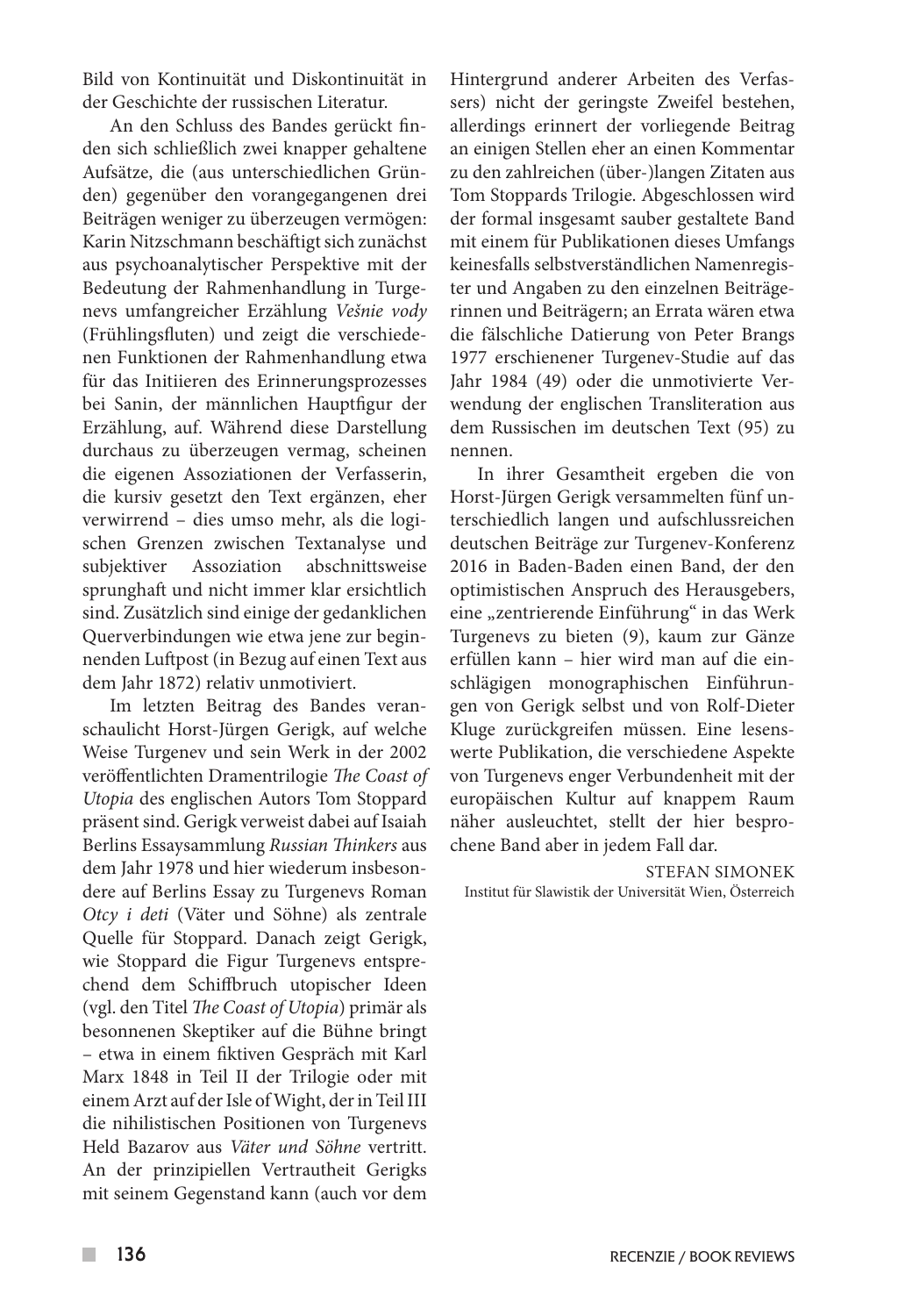# EMER O'SULLIVAN and ANDREA IMMEL (eds.): Imagining Sameness and Difference in Children's Literature – From the Enlightenment to the Present Day

Palgrave Macmillan, 2018. 268 pp. ISBN 978-1-137-46169-8

*Imagining Sameness and Difference in Children's Literature* presents a timely collection of articles by an international colloquium of both established and emerging scholars of children's literature. The contributions address the construction and representation of sameness and difference in literary and visual discourses of Western and former colonial superpowers (Germany, France, Denmark, United States) and of the Soviet Union. The material under review covers "a range of fictional and non-fictional forms, visual and non-illustrated texts from popular prints through educational prints, magazines, picture-books, comics, educational drama adventure literature, novels and information books" (17). The volume is organized into three sections, in which each chapter addresses particular examples of representations of foreigners and foreign geographies, and how these inform the making of one's identity.

In the first part, titled "Ethnography on Display", authors focus on visual discourses of sameness and difference used to cast and evaluate national stereotypes. Reflecting on English eighteenth-century children's prints and early nineteenth-century images of foreign nations in educational aids used to teach geography the authors remind us of the intricate ways in which colonial power relations also worked to enforce orientalist attitudes in literary culture and education. In "Figuring the World: Representing Children's Encounters with Other Peoples at the Great Exhibition of 1851", Gillian Lathey not only deconstructs period representations of foreign peoples and cultures, but also points to the ways in which pseudoscientific discourse on race paralleled the understanding of sameness and difference in children's literature and educational material. Lathey notes that while "difference viewed positively

was the stated aim of the exhibition" there is a tension in the children's books "between this public rhetoric of internationalism and peace, and the use of reductive stock images or quasi-anthropological categories" (82).

The second part of the volume, entitled "Internationalism and Tolerance", deals with examples of lessons of universalism and equality in children's literature. In "Imagining Equality: The Emergence of the Ideas of Tolerance, Universalism, and Human Rights in Danish Magazines for Children, 1750–1800", Nina Christensen addresses the "Enlightenment idea that reading fiction could and should develop children as individuals and citizens" (111). In a lucid account of how the publication of secular literature for children reflects the emergence of a secular lower bourgeoisie in Denmark, Christensen explicates contemporaneous ideas of human rights and citizenship and examines how these texts might have promoted religious tolerance and even encouraged critical engagement with institutions of the state, such as authoritarianism and slavery. Not omitting a gendered perspective, the volume includes a text by Cynthia Koepp on the ways that anthropologist Louis-Francois Jauffret's *Geographie Dramatique* (1807) addressed the perceived antipathy of girls towards the subject of geography. Countering the dominant narrative of Enlightenment children's literature being dogmatic, authoritarian, and exclusively misogynist, Koepp introduces the work of a scholar whose work might not figure so prominently in the academic and popular imagination as that of Rousseau, but who recognised the need for girls' education for their own benefit and also how the limited prospects of a young woman's life discouraged aspirations beyond domesticity and motherhood. Drawing on the tradition of "theatre of education pedagogy", Jauffret

 $\overline{\phantom{a}}$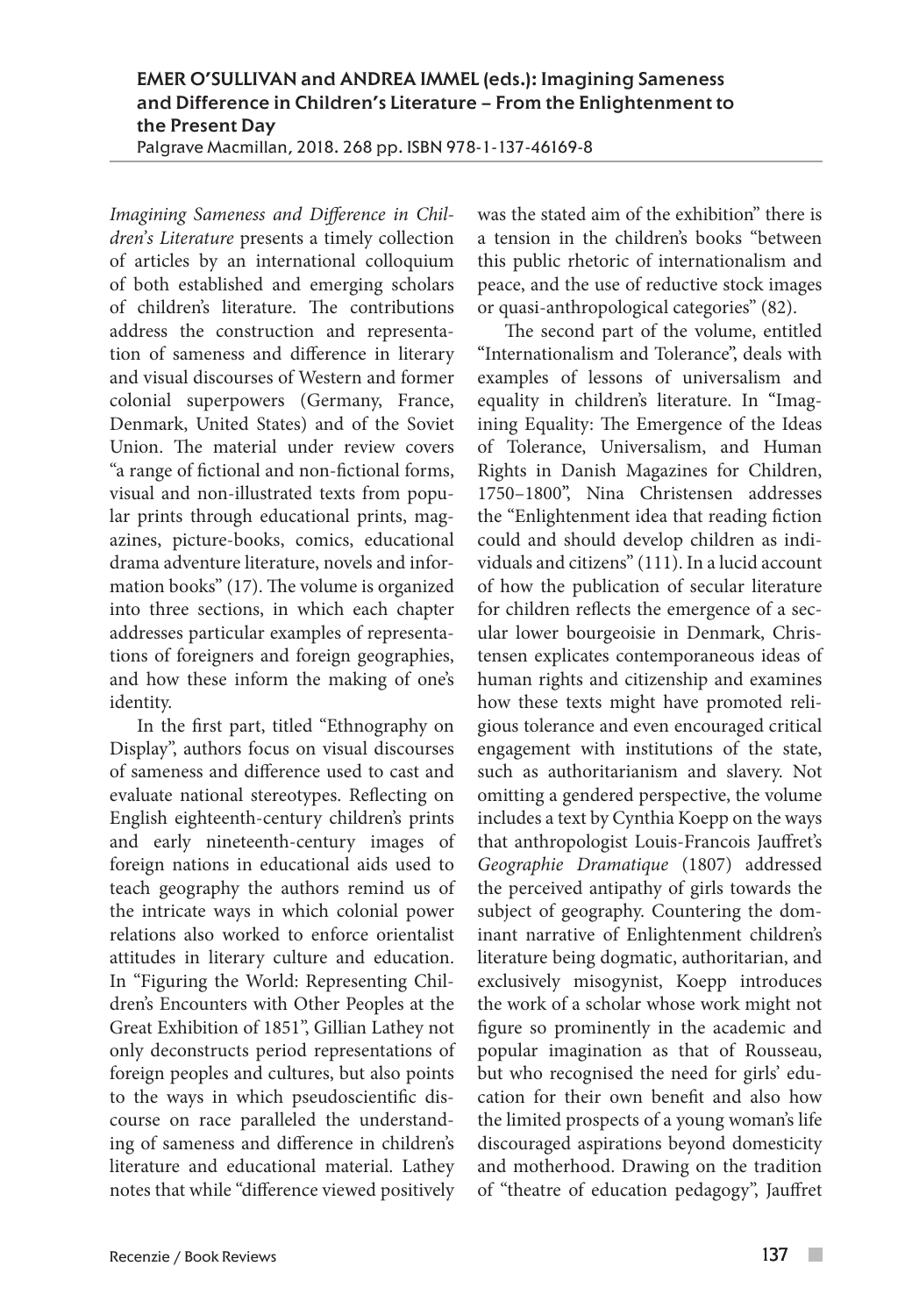saw play-acting as not only an effective and fun means of education, but also an opportunity to "entertain greater open-mindedness and appreciation for difference", especially for girls, seeing as this might improve their "poise, self-confidence and ability to speak in public" (134). In Chapter 8, Gabriele von Glasenapp looks at the cultural transfer processes in children's literature in relation to constructing religious difference in children's information books in contemporary Germany. Glasenapp reminds us that while information picture books are commonly denoted as factual, they are no less capable of narrating religious and cultural stereotypes (161).

The final section of the book concerns itself with the construction of identity of the self and of the nation. Lara Saguisag addresses the ways in which urbanization, industrialization, and immigration in America between 1880 and 1920 fuelled middle-class anxieties about childhood in the growing city, and how these were in turn reflected in the cartoon series *On the Sidewalks.* In "Russian Picturebooks from 1922 to 1932: Modernization, Sense of Nationhood, Internationalism", Verena Rutschmann analyses the ways in which the image of the self and other is stereotyped but also problematized in Russian-language picture books published in the Soviet Union. Rutschmann demonstrates how some examples of Soviet picture books, namely *Dzhanik i Kirushina*  (Goncharov, 1932) successfully present an account of inter-cultural contact in which Russians and non-Russians interact "on level terms, in both the text and the pictures" (200). The main themes of early Soviet picture books thus constitute the promotion of a fraternal internationalism and raising consciousness about the class struggle. The latter usually involves adverse depictions of "capitalists, clerics, colonial military commanders and indigenous aristocracy" (206). The construction of the Canadian landscape in German literature as remote, wild, and other – as "the country of men", is explored by Martina Seifert in the final chapter. The image of Canada in the German imaginary testifies to the "solidity and durability that national images can acquire within literary discourse" (230).

All in all, the book presents an edifying collection of case studies and critical approaches to the study of discourses of self and other in children's literature. The first two sections focus heavily on the Enlightenment, perhaps at the cost of making space for more contemporary literatures. It would have also been relevant to include studies of literatures that might be more peripheral to Anglo-Saxon academic discourse but that could nevertheless expand our understanding of sameness and difference beyond the dichotomies of "self" vs. "savage". One such case could have been that of a children's literature negotiating problematic post-colonial and/or post-socialist contexts, such as that of Central Europe, which have been completely omitted. Some might argue that the questions posed in the volume transcend any specific historical and cultural context, and that this renders my critique an automated, obsolete response. The analysis of the acclaimed Czech author's Peter Sís's picture book *Madlenka* in the "Introduction" serves as a good example of transnationalism. However, it must be said that neither this nor a single token Soviet study does not take away from the needlessly Westen perspective of the book. Assuming universalism is precisely the approach that might render us imperceptive to the nuance and difference we wish to understand.

> KRISTÍNA KÁLLAY Institut of World Literature SAS, Slovak Republic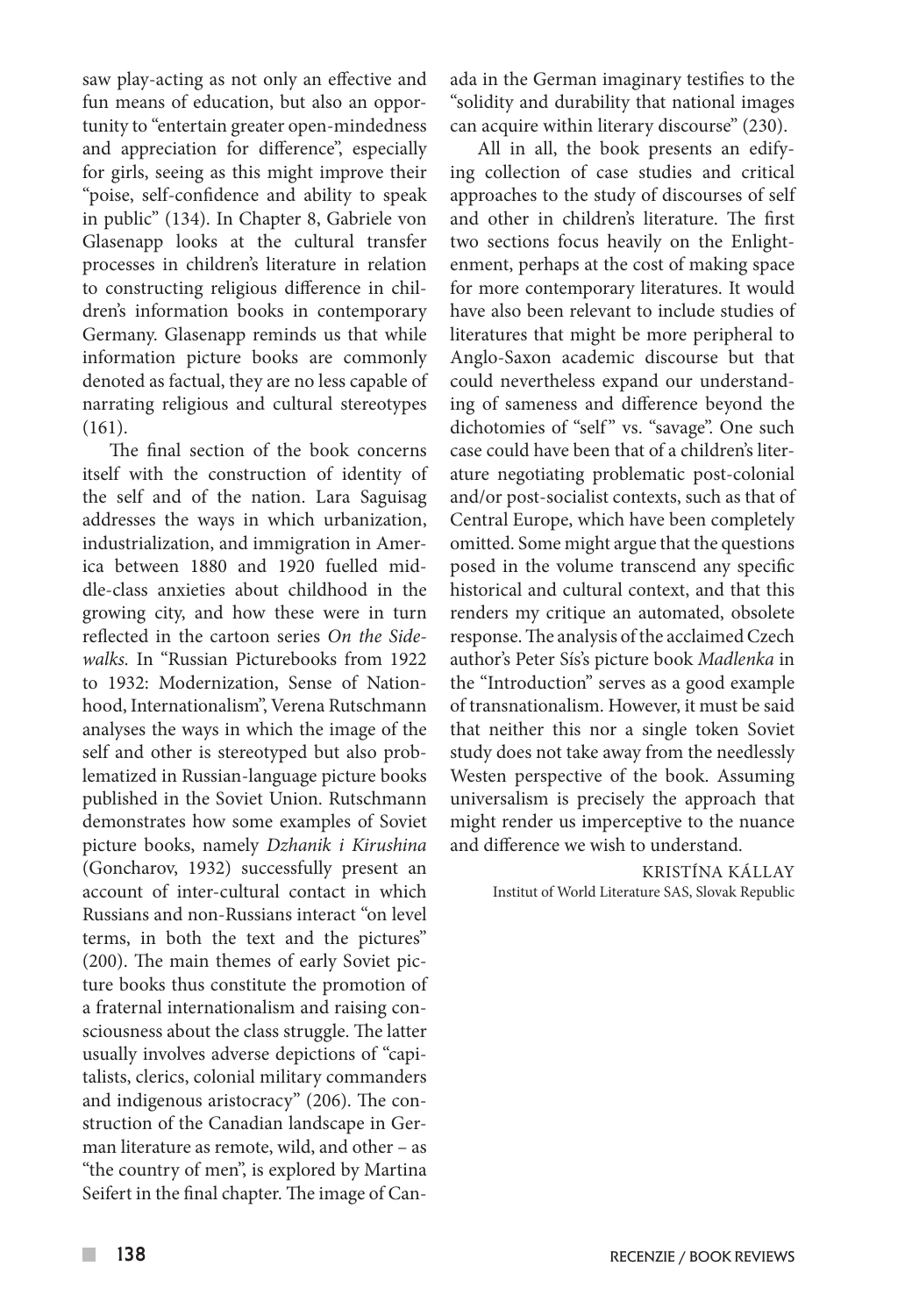Warwick Research Collective je skupina britských kultúrnych kritikov a kritičiek združených pod značkou neomarxistickej tradície Katedry anglickej a porovnávacej literatúry na Univerzite vo Warwicku. Patria sem Neil Lazarus, Benita Parry, Pablo Mukherjee, Stephen Shapiro, Nicholas Lawrence, Graeme Macdonald a Sharae Deckard. Ich najnovšia kniha *Combined and Uneven Development: Towards a New Theory of World Literature* (Kombinovaný a nerovnomerný vývoj: hľadanie novej teórie svetovej literatúry) aplikuje Trockého teóriu kombinovaného a nerovnomerného vývoja na svetovú literatúru. To má dôsledky nielen pre komparatistiku, ale napríklad aj pre vnímanie realizmu a modernizmu, ktoré je stále eurocentrické, no i pre vnímanie modernity a svetovej literatúry, ktorú podľa autorského kolektívu nemožno konceptualizovať bez marxistického chápania histórie.

Kniha prehodnocuje základné predpoklady porovnávacej literatúry – napríklad, či má vôbec význam porovnávať vo svete, ktorý je na jednej strane komplexne mnohojazyčný a multikultúrny, ale na druhej strane, paradoxne, mu čoraz väčšmi dominuje jediný jazyk, angličtina. Autori a autorky publikácie sú skeptickí voči porovnávaciemu nadšeniu amerického literárneho vedca Davida Damroscha. Damrosch reprezentuje trend globálneho porovnávania založený na predpoklade, že svet sa po skončení studenej vojny konečne integroval. Tvrdia, že hlasy, ktoré chcú zrovnoprávniť literatúry v rôznych malých jazykoch s literatúrou písanou v svetových jazykoch, ako napríklad Gayatri Spivak alebo Jonathan Culler, si neuvedomujú, že literatúry si nie sú rovné. "Svetová literatúra nie je otvorené ihrisko, v ktorom texty z celého sveta môžu hrať proti sebe – cirkulovať, navzájom sa ovplyvňovať a konverzovať jeden s druhým. […] Nie je možné, ako píše Spivak, študovať všetky literatúry

s rovnakým nasadením a vedomím historického kontextu. […] Je to idealistická fantázia. […] Angličtina nie je jazyk ako každý iný" (22 – 25). Toto tvrdenie ďalej objasňujú príkladom: "Z toho vyplýva, že by román *South of Nowhere* portugalského spisovateľa Antónia Lobo Antunesa mal byť taký známy ako *Dusklands* od J. M. Coetzeeho, ale nie je, rovnako ako Multatuliho *Max Havelaar* by mal byť taký známy ako Conradov *Lord Jim*  alebo *Srdce temnoty*, ale nie je" (16).

Kniha sa myšlienkovo napája na provokatívnu štúdiu Franca Morettiho "Conjectures on World Literature" (Domnienky o svetovej literatúre), ktorá vyšla v roku 2000 v *New Left Review.* Taliansky teoretik v nej porovnáva medzinárodný kapitalizmus a svetovú literatúru ako "jednotný a súčasne nerovný systém [*one and unequal*], ktorý má jadro a perifériu (i semiperifériu) a tie spája vzťah rastúcej nerovnosti. Jednotný, ale nerovný: jedna literatúra (*Weltliteratur*, singulár, ako u Goetheho a Marxa), resp. jeden svetový literárny systém (prepojených literatúr), ale systém veľmi odlišný od toho, v čo dúfali Goethe a Marx, pretože je hlboko nerovný" (55 – 56). Pojem "literárny systém", prebratý od Morettiho, Itamara Evena-Zohara a predtým od teoretikov svetového systému (napr. Wallersteina), je kľúčový v teórii svetovej literatúry, ktorú autori a autorky nazývajú "literatúra svetového systému" (*literature of the world-system*). Zmienená nevyváženosť pramení z kapitalizmu – teória, ktorú prijímajú od Trockého. Revidoval ju americký kultúrny teoretik Fredric Jameson, čo sa premietlo (aj) do jej vymedzenia ako základného vzorca pre akékoľvek uvažovanie o modernite, či už v svetových metropolách, alebo na periférii svetového systému. Jameson chápe modernitu ako výsledok kapitalistickej modernizácie. Jeho kľúčovou myšlienkou je, že kapitalizmus nevyrovnáva, ale, naopak, produkuje nerovnosť. Napriek

 $\mathcal{L}^{\mathcal{A}}$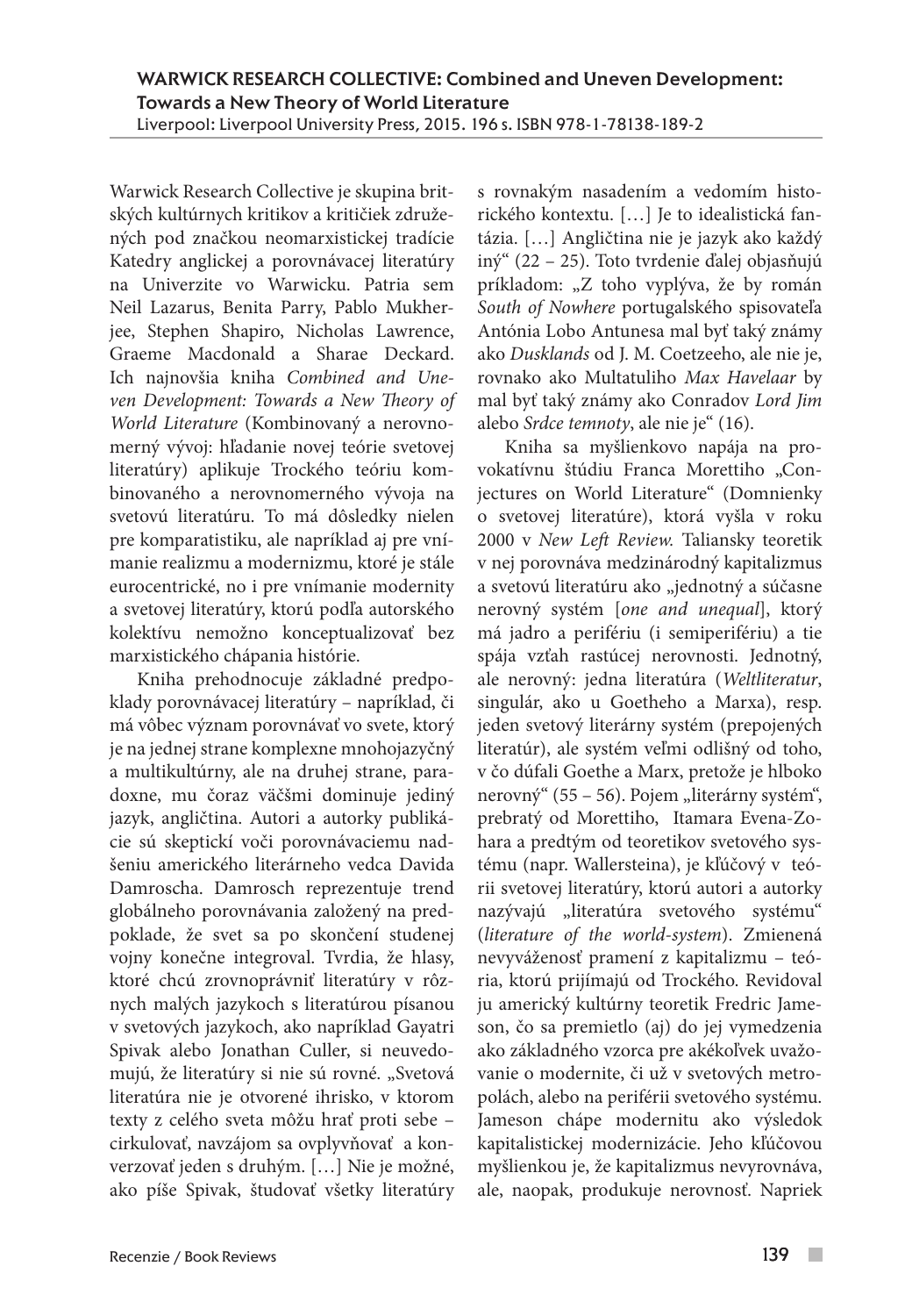tomu, že podnecuje rozvoj (*development*), vytvára aj zaostalosť (*underdevelopment*), zlý rozvoj (*maldevelopment*) alebo závislý rozvoj (*dependent development*). Táto nevyrovnanosť, na pozadí ktorej vznikajú literárne texty, nemá iba ekonomické hľadisko, ale je priamo podstatou (*substance*) literatúry a umenia všeobecne.

Keďže modernita odzrkadľuje logiku kombinovaného a nerovnomerného rozvoja, treba podľa autorov monografie problematiku modernizácie, modernity a modernizmu v literatúre ponímať v svetovom systéme, a nie v národnom alebo regionálnom kontexte (125). Taktiež ju treba oddeliť od asociácií so "Západom" a spojiť ju s globálnym kapitalizmom – v tomto zmysle je uvedená teória antieurocentrická. Svetovú literatúru chápu ako "literatúru moderného kapitalistického svetového systému" (15), a logicky teda hovoria hlavne o románe posledných dvoch storočí ako o žánri, v ktorom sa tento systém javí najvýraznejšie (16). Ich teória sa zásadne líši napríklad od Damroschovej teórie, podľa ktorej svetová literatúra zahŕňa tie diela, čo cirkulujú mimo svojho miesta pôvodu, či už v preklade, alebo origináli. Nerovnomernosť svetového rozvoja podľa autorov poukazuje na potrebu nového druhu literárnej komparatistiky: nie porovnávanie individuálnych textov, ktoré sú formálne a kultúrne navzájom veľmi odlišné, ale porovnávanie konkrétnych situácií, z ktorých dané diela pochádzajú a na ktoré odkazujú. Prednosťou tejto "literary world-systems theory" je, že umožňuje porovnávanie veľmi odlišných, vzdialených literatúr – ako napríklad ruské a brazílske romány 80. rokov 19. storočia alebo rakúsko-uhorské a írske romány zo začiatku 20. storočia (68).

Slovenskému čitateľovi je zrejmé, že podobné nazeranie na literárnu komparatistiku nie je celkom nové. S myšlienkou porovnávať literatúry na základe typologických súvislostí, ktoré sú nezávislé od vplyvov a kontaktov, prišiel už ruský formalista Viktor Žirmunskij. Dionýz Ďurišin túto myšlienku ďalej konkretizoval vo svojej knihe *Teória literárnej komparatistiky* (1975). Pod typologickými súvislosťami tu rozumel napríklad "otázky *politickej ideológie, morálky, filozofie, náboženstva*, problémy, ktoré prináša rozvoj *vedy*, ostatných odvetví *umenia, právne vedomie* a iné" (197). Podobne ako autorský kolektív recenzovanej monografie aj Ďurišin hovoril o "analogickom sociálno-politickom vývoji" (200) ako o spoločnom menovateľovi podobností medzi literatúrami. Tieto súvislosti však v skutočnosti neskúmal, pretože bol obmedzený represívnou ideológiou svojej doby a slobodné uvažovanie o týchto otázkach nebolo možné. Zaoberal sa teda iba literárnym a jazykovým kontextom diel. Pre Ďurišina bolo cieľom výskumu "predovšetkým poznanie špecifických typologických znakov konkrétneho druhu v jeho slohovom zaradení, a to v rámci národnej literatúry a v konečnom dôsledku v rámci medziliterárneho procesu" (203). Na tomto základe vystaval vlastnú teóriu svetovej literatúry – ponímal ju ako výsledok medziliterárnych procesov. Ďurišinova metóda, jeho systém, má zaiste svoju logiku, zostáva však na deskriptívnej rovine literárnych druhov a slohov. Ďurišin neskúma, čo tieto typologické súvislosti vypovedajú o dobe a spoločnosti konkrétneho autora, ako komunikujú s inými (neliterárnymi) výpoveďami svojej doby, ako sú (ne)prijaté svojou dobou a spoločnosťou či inými dobami a spoločnosťami alebo čo naše spôsoby skúmania hovoria o nás samotných a našom svete.

Autori a autorky monografie *Combined and Uneven Development* však neodkazujú na Ďurišina, čo je dôkazom, že slovenská literárna veda, nedostatočne prekladaná do angličtiny, zostáva na periférii literárneho poľa. Ich metódou je čítanie najrôznejších diel cez prizmu kapitalistickej modernity. Ukazujú podobnosti medzi opisovaním modernity v románoch z najrôznejších kútov sveta a historických období a zdôrazňujú, že literatúra sa všade na svete vyvíja v reakcii na tie isté svetové historické procesy. To samo osebe nie je zásadne inovatívne, avšak hlavnou myšlienkou monografie je niečo iné. Ponúka novú definíciu svetovej literatúry a prehodnocuje periodizáciu literárnej histó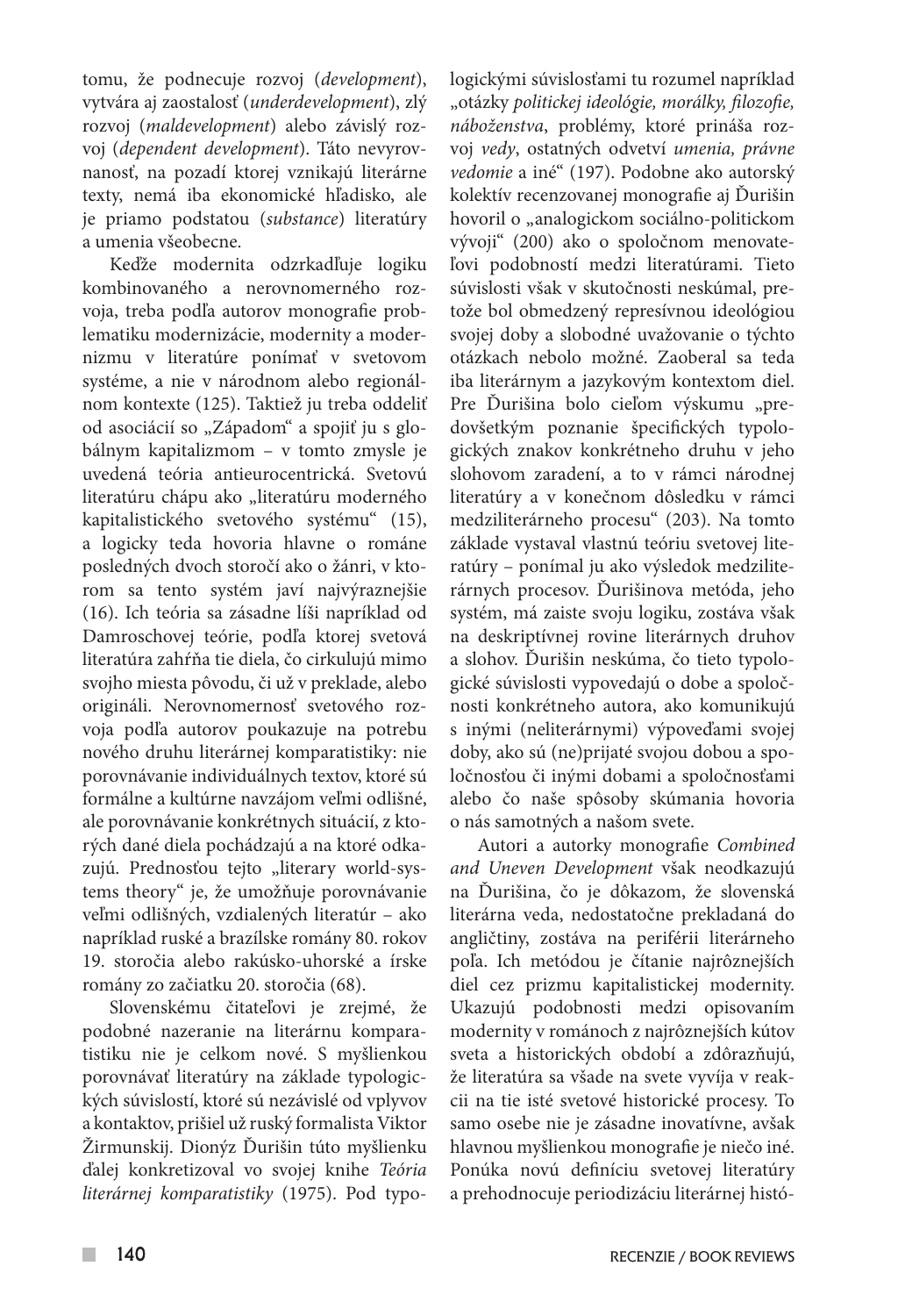rie (zaujíma ich najmä realizmus a modernizmus). Najpodnetnejším aspektom monografie je uvažovanie o tom, čo literárne súvislosti vypovedajú o svetovej histórii a modernite. Hlavná otázka znie: "Ak je naša konceptualizácia porovnávacej literatúry zrkadlom toho, ako si predstavujeme svet, aký svet zviditeľňuje naša predstava svetovej literatúry?" (48) V porovnaní s Ďurišinom ide teda skôr o historizujúcu a sebareflexívnu metódu s filozofickou dimenziou.

V kontexte literárnej tvorby sú pre autorský kolektív recenzovanej publikácie jadrom iba Francúzsko, Nemecko a Veľká Británia: tu vznikol román, ktorý považujú za ústredný žáner kapitalistickej modernity a ktorý bol do všetkých ostatných krajín "importovaný". "Periférnosť" v tomto zmysle neznamená stav charakterizovaný nedostatočným rozvojom alebo geografickou vzdialenosťou od "centra". Opisuje pozíciu v systéme: sú to krajiny, ktorých literatúra nie je v dostatočnom rozsahu známa v jadre a najmä v dominantnom anglofónnom prostredí (napriek tomu, že preklady môžu byť dostupné – všetky v monografii analyzované diela sú totiž preložené do angličtiny). Ako však zdôrazňujú autori a autorky, literatúra (semi) periférie prúdi do centra inými spôsobmi: "literárne formy a modely (semi)periférie sú často pirátsky kopírované autormi jadra […] a niekedy výrazne ovplyvnia produkciu a štýl literatúry jadra" (56). "Jadro" a "periféria" nie sú teda hodnotiace kategórie. Autorský tím navyše pripomína, že aj krajiny jadra majú svoju perifériu (odkiaľ väčšinou pochádzajú najvýraznejší, kanonizovaní autori) a krajiny periférie majú svoje metropoly.

Ťažiskom monografie je práve román z krajín "svetovej periférie a (semi)periférie", v ktorých kapitalizmus nevznikol vývinovo, ale bol nastolený zvonka, napríklad cez kolonializmus, neokolonializmus alebo globalizáciu. Uvedenie kapitalizmu do krajín, kde sa nevyvinul, považujú autori a autorky za kľúčový aspekt kolonializmu, oveľa podstatnejší než napríklad kultúrna alebo symbolická dominancia či fyzické násilie, koncepty, s ktorými operuje postkoloniálna teória. Autorský kolektív považuje román z týchto krajín za prejav odporu voči kapitalistickej modernite, javiacej sa v ňom ako "čistá ideológia" (118). Je to, ako píšu, "hybridný žáner": nemôžeme naň vzťahovať západné ponímanie a chronológiu realizmu, modernizmu a postmodernizmu (66). Literárny odpor voči kapitalizmu analyzujú nielen po obsahovej, ale hlavne po formálnej, jazykovej stránke. Podľa ich názoru sa prejavuje v nevyrovnanom štýle, ktorý odzrkadľuje nevyváženú modernitu krajín, kam síce dorazil kapitalizmus, ale nie demokratická občianska spoločnosť. Texty napísané v takomto prostredí miešajú realistické a modernistické prvky (surrealizmus, magický realizmus, gotický román, orálny folklór, miestne dialekty a pod.), pretože realizmus založený na zjavne racionálnej logike kapitalistického vykorisťovania nevie adekvátne opísať absurditu traumatickej skúsenosti nevyváženej modernity. Toto zmiešavanie štýlov a diskurzov sa v západnej literatúre od 60. rokov 20. storočia bežne považuje za postmodernizmus. Autorky a autori knihy zdôrazňujú, že tu ide o modernizmus, ktorý do krajín periférie prichádza neskôr než na Západe ako reakcia na kapitalizmus. Formálna nevyrovnanosť textov nemá byť antitézou, ale formou realizmu, keďže umožňuje zachytiť socioekonomickú realitu (post) koloniálnych alebo (semi)periférnych krajín, ktorú klasický realizmus nezachytí. Je symptomatická pre (semi)periférnu pozíciu v svetovom systéme, kde sa dôsledky štrukturálnej nevyrovnanosti pociťujú silnejšie ako v jadre (57). "Autori v týchto (semi)periférnych regiónoch veľmi rýchlo strácajú dôveru v byrokratické dáta, ktoré tradične poskytujú ,surový materiál' pre realistický román, pretože ich vidia ako nástroj kapitalistického vykorisťovania, a nie ako archív ,objektívnych' faktov" (74). Z uvedeného dôvodu hľadajú "alternatívne kultúrne archívy", pomocou ktorých by mohli kritizovať kapitalistickú dominanciu (76) a opisovať dezorientujúcu skúsenosť nevyváženej modernity, ktorá v týchto regiónoch vytvára priestorový a časový chaos (142). To vedie

 $\mathcal{L}_{\mathcal{A}}$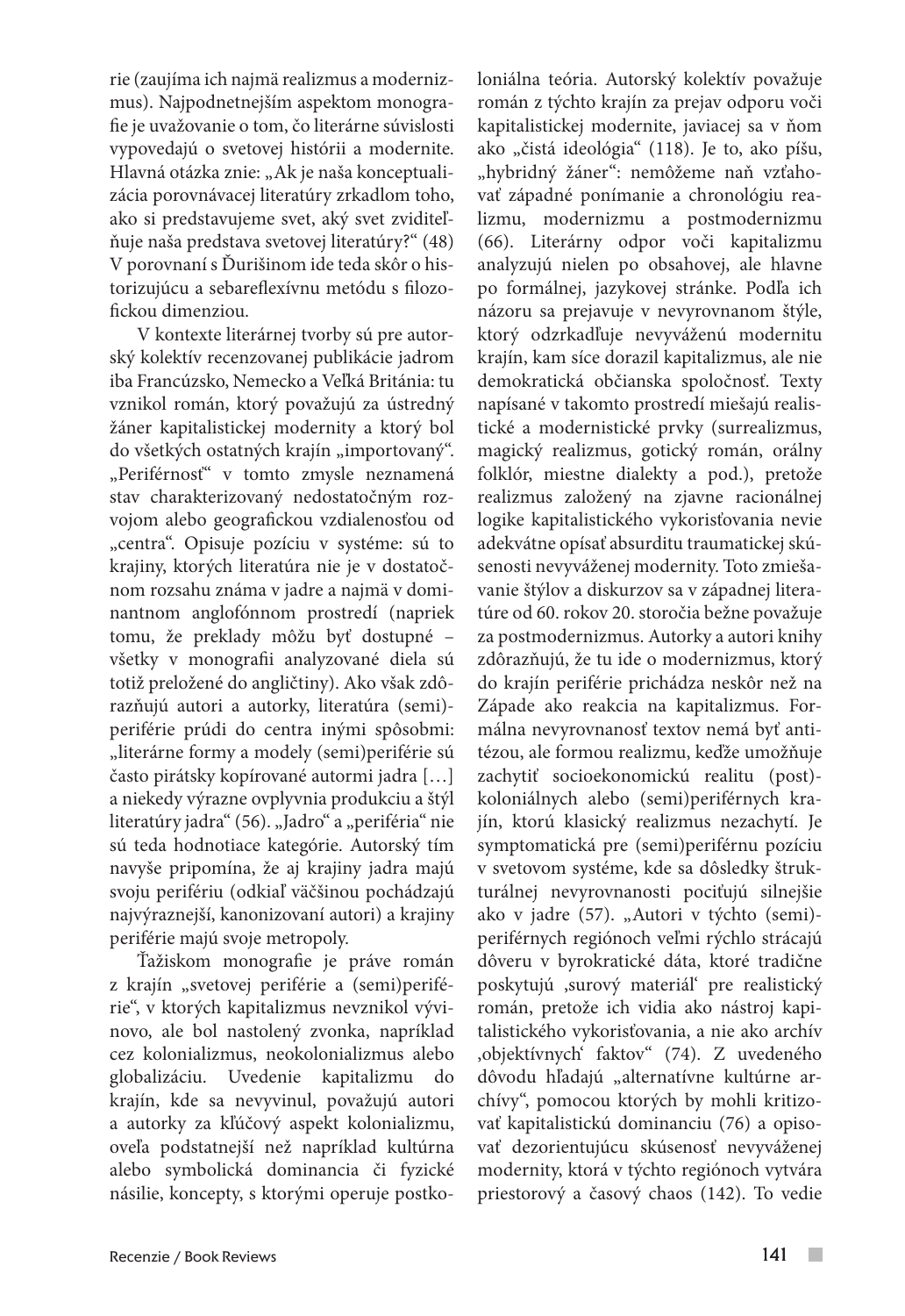k vytváraniu alternatívnych spôsobov opisovania tejto vysoko subjektívnej skúsenosti: napríklad fragmentované naratívy, náhodná a neustálená fokusácia, prvky hororu, prúd vedomia evokujúci halucináciu a pod. Nerovnomerný svetový vývoj teda komplikuje tradičnú chronológiu literárnej histórie, podľa ktorej po realizme nasleduje modernizmus a potom postmodernizmus.

Myšlienka, že experimentálny štýl v postkoloniálnych literatúrach je vyjadrením odporu voči koloniálnej dominancii, nie je nová. Už dávno ju vyslovili postkoloniálni bádatelia a bádateľky – napríklad Elleke Boehmer, Brenda Cooper alebo Gerald Gaylard – a patrí k ústredným témam postkoloniálneho výskumu literatúry. Autori a autorky recenzovanej monografie rozširujú túto teóriu aj na iné ako postkoloniálne literatúry. Ilustrujú ju čítaním niekoľkých autorov vytvárajúcich podľa nich "príbehy, ktoré s výnimočnou jasnosťou a rezonanciou odzrkadľujú svetový systém" (20): Sudánčan Tayeb Salih, Rus Viktor Pelevin, Slovák Peter Pišťanek, Španiel Pío Baroja, Islanďan Halldor Laxness, Škót James Kelman a Juhoafričan Ivan Vladislavic. Patria sem však aj autori ako napríklad Desző Kosztolányi, Knut Hamsun, Fiodor M. Dostojevskij, Giuseppe Lampedusa, Ornela Vorpsi alebo Andrzej Stasiuk (127). Tu sa možno pozastaviť nad tým, že medzi (semi)periférnymi autormi figurujú aj Španiel a Škót, píšuci v dvoch z najväčších svetových jazykov. Ide o dôkaz, že koncept (semi)periférie nie je pre autorov recenzovanej publikácie iba geopolitickým alebo jazykovým pojmom: periféria sa nachádza aj v krajinách jadra ako Veľká Británia a periférnosť môže byť aj otázkou toho, akú pozíciu román zaujíma vo svetovom literárnom systéme svojím rečovým registrom, tematikou atď. (124). To, čo ich spája, je vnímanie lokálnej a globálnej modernity ako "simultánne traumatickej, deštruktívnej, inšpiratívnej a hlboko transformačnej" (127). Modernitu teda opisujú ako niečo, čoho hlavné postavy nie sú priamymi aktérmi, ale skôr prijímateľmi a obeťami. Napríklad Škót James Kelman

vo svojich románoch opisuje traumatickú skúsenosť neoliberálnej reštrukturalizácie vlády Margaret Thatcher v 80. rokoch, ako ju pociťovala najnižšia vrstva žijúca v getách Glasgowa. Kelman podľa autorského tímu opisuje atomizáciu spoločnosti, ku ktorej táto neoliberálna modernizácia viedla, radikálne modernistickým štýlom: dochádza tu doslova k rozpadu syntaxe, čo odzrkadľuje psychické zrútenie sa hlavnej postavy. Takéto vnímanie modernizácie ako traumy a jeho estetické spracovanie spája Kelmana s autormi svetovej (semi)periférie.

Súčasné Slovensko sa podľa autorského kolektívu monografie tiež ocitá medzi krajinami, do ktorých bol kapitalizmus "importovaný" zvonka. Ako vyplýva z ich analýzy románu *Rivers of Babylon*, globálny korporátny kapitalizmus neoliberálneho razenia, ktorý do krajiny vtrhol v roku 1989 po štyridsiatich rokoch socializmu, spôsobil absolútny prevrat hodnôt a spoločenského poriadku, pretože mu nepredchádzal organický vývin. *Rivers of Babylon* je predstavený ako "učebnicový príklad Trockého teórie kombinovaného a nerovnomerného vývoja" (116): "Ráczov chamtivý klientelizmus ponúka ironický portrét drasticky nevyváženej ,modernizovanej' ekonomiky. […] Dehumanizujúce násilie a brutalitu starého zriadenia nahradil nový, dravo nespútaný neoliberálny systém, ktorý priniesol trhovú demokraciu cez ekonomickú šokovú terapiu" (117 – 119). Toto sa odráža v Pišťankovom štýle, ktorý má "neistotu zakódovanú priamo v štruktúre. Zaužívané modernistické naratívne postupy sa zdajú nevhodné pre nespútaný svet postkomunistickej ,transformácie'. Kým mnoho postáv sa z naratívu jednoducho vytratí, ako napríklad žena, čo sa vyzlečie donaha pred hotelom Ambassador a odvezie ju policajné auto, iné sa vynoria, aby kriminálne profitovali zo systému. [...] Struktúra a príbeh románu nútia čitateľov, aby pochybovali o dôveryhodnosti udalostí, ktoré sledujú. Samotný ústredný príbeh – neuveriteľný vzostup antihrdinu Rácza zo sedliaka na politického oligarchu – by mal čitateľov zneistiť. […] Prezento-

 $\mathcal{C}^{\mathcal{A}}$